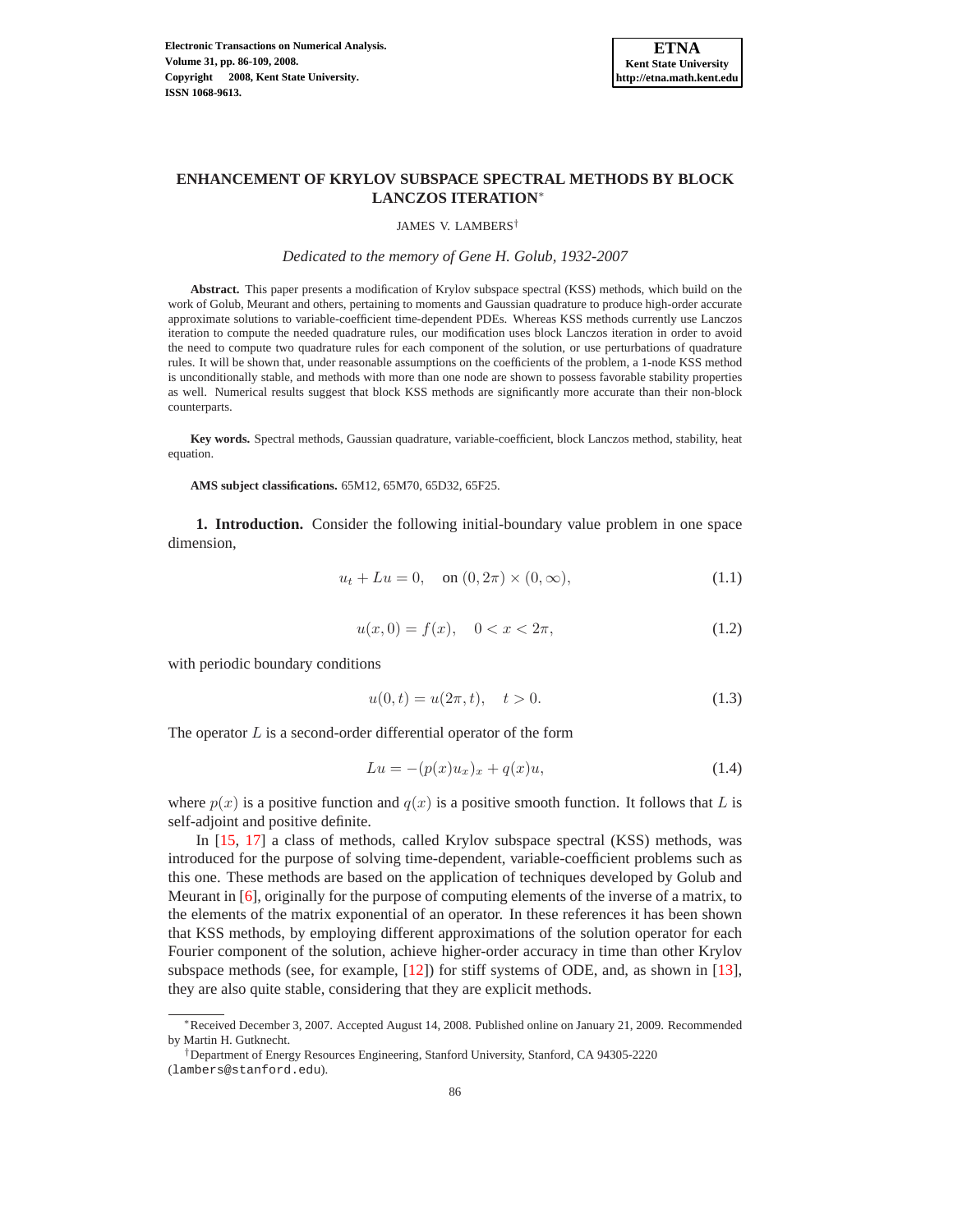In this paper, we consider whether these methods can be enhanced in terms of accuracy, stability, or any other measure, by using a single block Gaussian quadrature rule to compute each Fourier component of the solution, instead of two standard Gaussian rules. KSS methods take into account the solution from the previous time step only through a perturbation of initial vectors used in Lanczos iteration. While this enables KSS methods to handle stiff systems very effectively by giving individual attention to each Fourier component, and also yields high-order operator splittings (see  $[14]$ ), it is worthwhile to consider whether it is best to use quadrature rules whose nodes are determined primarily by each basis function used to represent the solution, instead of the solution itself. Intuitively, a block quadrature rule that uses a basis function and the solution should strike a better balance between the competing goals of computing each component with an approximation that is, in some sense, optimal for that component in order to deal with stiffness, and giving the solution a prominent role in computing the quadrature rules that are used to evolve it forward in time.

Section [2](#page-1-0) reviews the main properties of KSS methods, including algorithmic details and results concerning local accuracy. They use perturbations of quadratic forms to compute Fourier components of the solution, where the perturbation is in the direction of the solution from the previous time step. In Section [3,](#page-4-0) we present the modified KSS method that uses block Lanczos iteration to approximate each Fourier component of the solution by a single Gaussian quadrature rule. In Section [4,](#page-6-0) we study the convergence behavior of the block method. Numerical results are presented in Section [5.](#page-10-0) In Section [6,](#page-19-0) various extensions and future directions are discussed.

<span id="page-1-0"></span>**2. Krylov subspace spectral methods.** We begin with a review of the main aspects of KSS methods. Let  $S(t) = \exp(-Lt)$  represent the exact solution operator of the problem [\(1.1\)](#page-0-0)-[\(1.3\)](#page-0-1), and let  $\langle \cdot, \cdot \rangle$  denote the standard inner product on  $[0, 2\pi]$ 

$$
\langle f(x), g(x) \rangle = \int_0^{2\pi} \overline{f(x)} g(x) dx.
$$

Krylov subspace spectral methods, introduced in [\[15,](#page-22-0) [17\]](#page-22-1), use Gaussian quadrature on the spectral domain to compute the Fourier components of the solution. These methods are timestepping algorithms that compute the solution at times  $t_1, t_2, \ldots$ , where  $t_n = n\Delta t$  for some choice of  $\Delta t$ . Given the computed solution  $\tilde{u}(x, t_n)$  at time  $t_n$ , the solution at time  $t_{n+1}$  is computed by approximating the Fourier components that would be obtained by applying the exact solution operator to  $\tilde{u}(x, t_n)$ , i.e.,

$$
\hat{u}(\omega, t_{n+1}) = \left\langle \frac{1}{\sqrt{2\pi}} e^{i\omega x}, S(\Delta t)\tilde{u}(x, t_n) \right\rangle.
$$
\n(2.1)

<span id="page-1-1"></span>Krylov subspace spectral methods approximate these components with higher-order temporal accuracy than traditional spectral methods and time-stepping schemes. We briefly review how these methods work.

We discretize the functions defined on  $[0, 2\pi]$  on an N-point uniform grid with spacing  $\Delta x = 2\pi/N$ . With this discretization, the operator L and the solution operator  $S(\Delta t)$  can be approximated by  $N \times N$  matrices that represent linear operators on the space of grid functions, and the quantity  $(2.1)$  can be approximated by a bilinear form

$$
\hat{u}(\omega, t_{n+1}) \approx \sqrt{\Delta x} \,\hat{\mathbf{e}}_{\omega}^H S_N(\Delta t) \mathbf{u}^n. \tag{2.2}
$$

<span id="page-1-2"></span>In this formula, we have

$$
[\hat{\mathbf{e}}_{\omega}]_j = \frac{1}{\sqrt{N}} e^{i\omega j \Delta x}, \quad [\mathbf{u}^n]_j = u(j\Delta x, t_n),
$$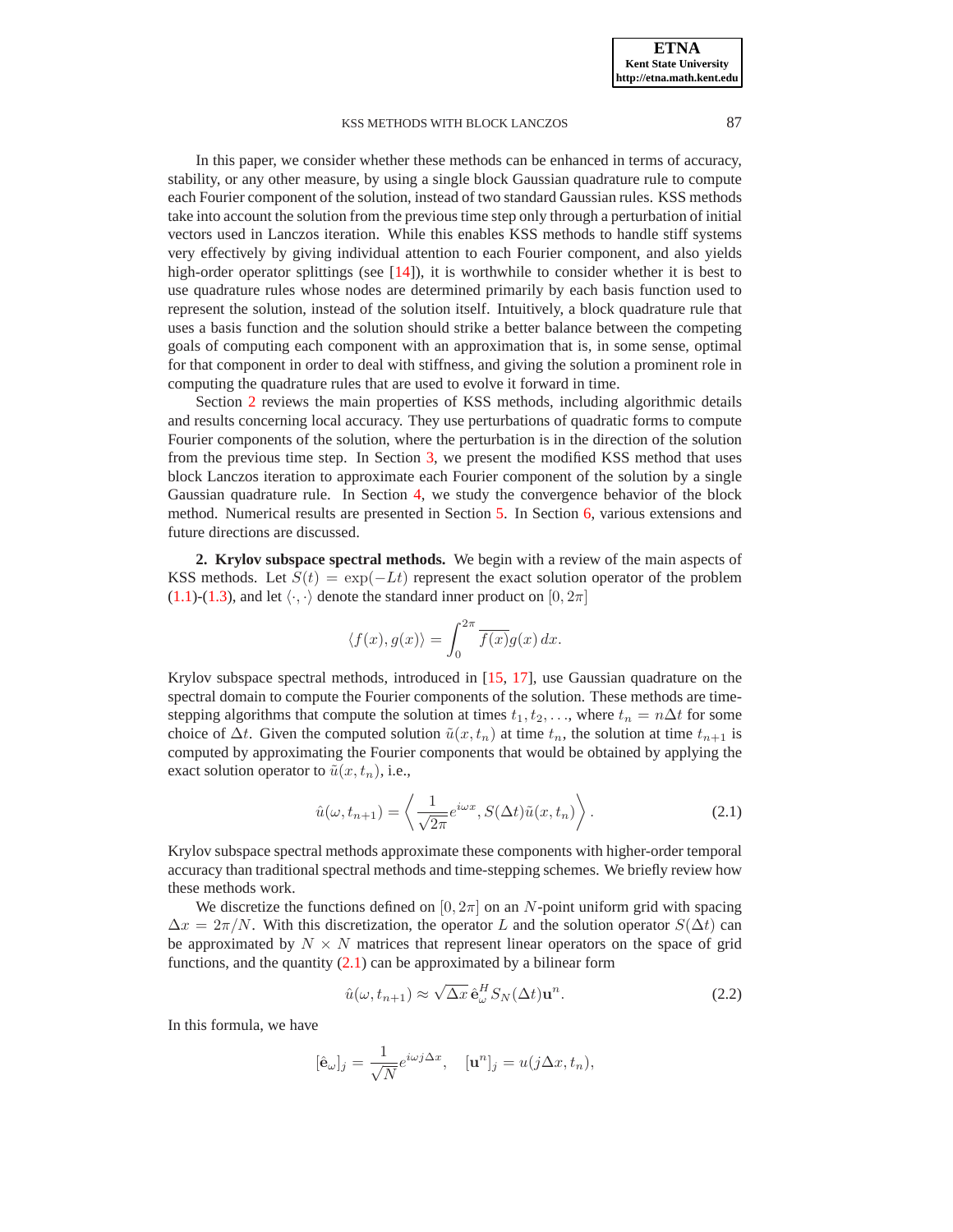<span id="page-2-0"></span>and

$$
S_N(t) = \exp(-L_N t), \quad [L_N]_{jk} = -p[D_N^2]_{jk} + q(j\Delta x), \tag{2.3}
$$

where  $D<sub>N</sub>$  is a discretization of the differentiation operator that is defined on the space of grid functions. Our goal is to approximate [\(2.2\)](#page-1-2) by computing an approximation to

<span id="page-2-1"></span>
$$
[\hat{\mathbf{u}}^{n+1}]_{\omega} = \hat{\mathbf{e}}_{\omega}^H \mathbf{u}^{n+1} = \hat{\mathbf{e}}_{\omega}^H S_N(\Delta t) \mathbf{u}^n.
$$
 (2.4)

In [\[6\]](#page-21-0) Golub and Meurant describe a method for computing quantities of the form

$$
\mathbf{u}^T f(A)\mathbf{v},\tag{2.5}
$$

where u and v are N-vectors, A is an  $N \times N$  symmetric positive definite matrix, and f is a smooth function. Our goal is to apply this method with  $A = L_N$ , where  $L_N$  was defined in [\(2.3\)](#page-2-0),  $f(\lambda) = \exp(-\lambda t)$  for some t, and the vectors **u** and **v** are derived from  $\hat{\mathbf{e}}_{\omega}$  and  $\mathbf{u}^{n}$ .

The basic idea is as follows: since the matrix  $\vec{A}$  is symmetric positive definite, it has real eigenvalues

$$
b = \lambda_1 \ge \lambda_2 \ge \cdots \ge \lambda_N = a > 0,
$$

and corresponding orthogonal eigenvectors  $q_j$ ,  $j = 1, ..., N$ . Therefore, the quantity [\(2.5\)](#page-2-1) can be rewritten as

$$
\mathbf{u}^T f(A)\mathbf{v} = \sum_{j=1}^N f(\lambda_j) \mathbf{u}^T \mathbf{q}_j \mathbf{q}_j^T \mathbf{v}.
$$

We let  $a = \lambda_N$  be the smallest eigenvalue,  $b = \lambda_1$  be the largest eigenvalue, and define the measure  $\alpha(\lambda)$  by

$$
\alpha(\lambda) = \begin{cases}\n0, & \text{if } \lambda < a, \\
\sum_{j=i}^{N} \alpha_j \beta_j, & \text{if } \lambda_i \leq \lambda < \lambda_{i-1}, i = 2, \dots, N, \\
\sum_{j=1}^{N} \alpha_j \beta_j, & \text{if } b \leq \lambda,\n\end{cases}
$$
\n(2.6)

<span id="page-2-2"></span>with  $\alpha_j = \mathbf{u}^T \mathbf{q}_j$  and  $\beta_j = \mathbf{q}_j^T \mathbf{v}$ . If this measure is positive and increasing, then the quantity [\(2.5\)](#page-2-1) can be viewed as a Riemann-Stieltjes integral

$$
\mathbf{u}^T f(A)\mathbf{v} = I[f] = \int_a^b f(\lambda) \, d\alpha(\lambda).
$$

As discussed in [\[3,](#page-21-1) [4,](#page-21-2) [5,](#page-21-3) [6\]](#page-21-0), the integral  $I[f]$  can be bounded using either Gauss, Gauss-Radau, or Gauss-Lobatto quadrature rules, all of which yield an approximation of the form

$$
I[f] = \sum_{j=1}^{K} w_j f(t_j) + R[f],
$$

where the nodes  $t_j$ ,  $j = 1, ..., K$ , as well as the weights  $w_j$ ,  $j = 1, ..., K$ , can be obtained using the symmetric Lanczos algorithm if  $u = v$ , and the unsymmetric Lanczos algorithm if  $u \neq v$ ; see [\[10\]](#page-21-4).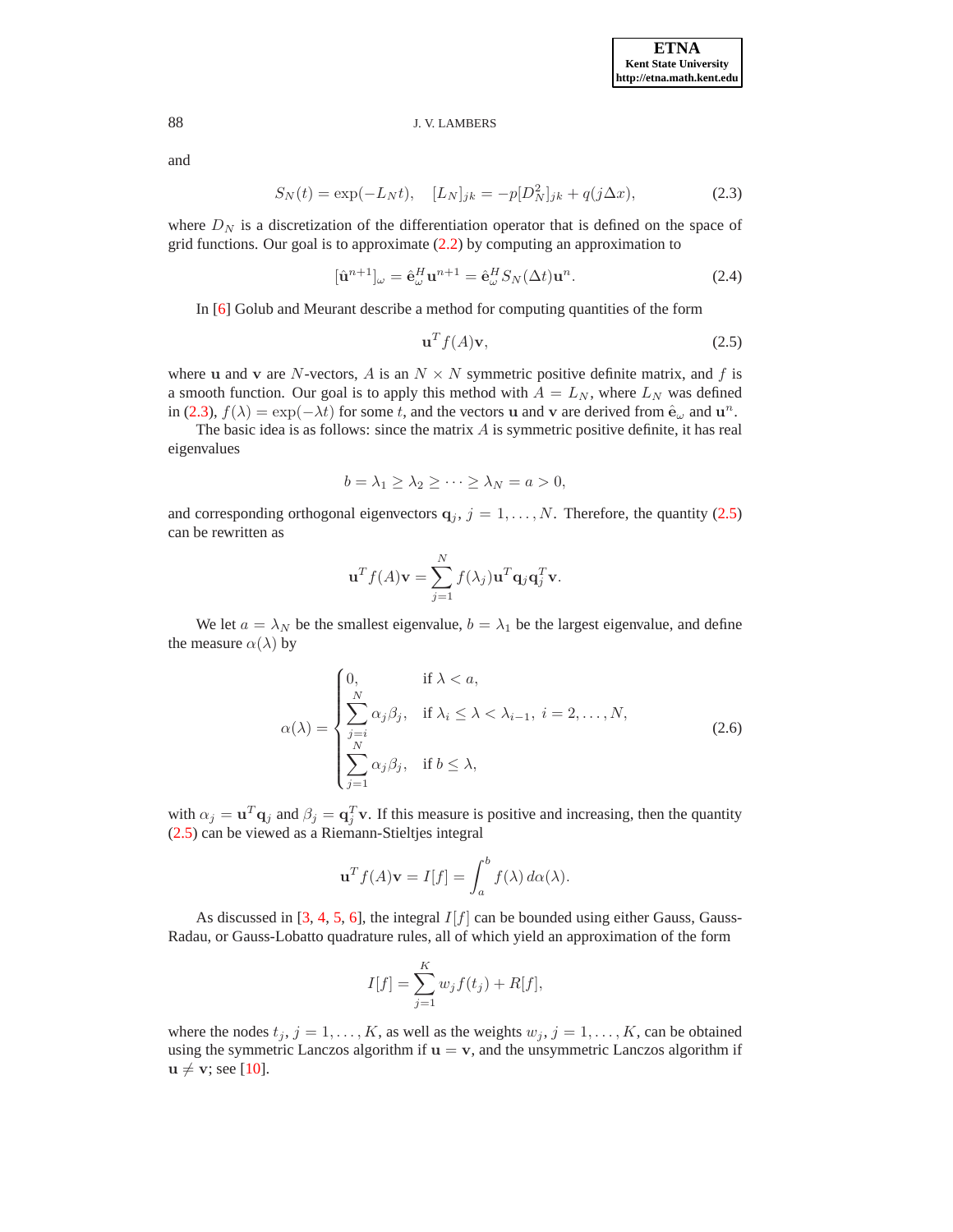In the case  $u \neq v$ , there is the possibility that the weights may not be positive, which destabilizes the quadrature rule; see [\[1\]](#page-21-5) for details. Therefore, it is best to handle this case by rewriting [\(2.5\)](#page-2-1) using decompositions such as

$$
\mathbf{u}^{T} f(A) \mathbf{v} = \frac{1}{\delta} [\mathbf{u}^{T} f(A) (\mathbf{u} + \delta \mathbf{v}) - \mathbf{u}^{T} f(A) \mathbf{u}], \qquad (2.7)
$$

<span id="page-3-0"></span>where  $\delta$  is a small constant. Guidelines for choosing an appropriate value for  $\delta$  can be found in [\[17,](#page-22-1) Section 2.2].

Employing these quadrature rules yields the following basic process (for details see [\[15,](#page-22-0) [17\]](#page-22-1) for computing the Fourier coefficients of  $u^{n+1}$  from  $u^n$ ):

**for** 
$$
\omega = -N/2 + 1, ..., N/2
$$
  
\nChoose a scaling constant  $\delta_{\omega}$   
\nCompute  $u_1 \approx \hat{e}_{\omega}^H S_N(\Delta t) \hat{e}_{\omega}$   
\nusing the symmetric Lanczos algorithm  
\nCompute  $u_2 \approx \hat{e}_{\omega}^H S_N(\Delta t) (\hat{e}_{\omega} + \delta_{\omega} \mathbf{u}^n)$   
\nusing the unsymmetric Lanczos algorithm  
\n $[\hat{\mathbf{u}}^{n+1}]_{\omega} = (u_2 - u_1)/\delta_{\omega}$   
\n**end**

It is assumed that when the Lanczos algorithm (symmetric or unsymmetric) is employed,  $K$  iterations are performed to obtain the  $K$  quadrature nodes and weights. It should be noted that the constant  $\delta_{\omega}$  plays the role of  $\delta$  in the decomposition [\(2.7\)](#page-3-0), and the subscript  $\omega$  is used to indicate that a different value may be used for each wave number  $\omega = -N/2 +$  $1, \ldots, N/2$ . Also, in the presentation of this algorithm in [\[17\]](#page-22-1) a polar decomposition is used instead of [\(2.7\)](#page-3-0), and it is applied to sines and cosines instead of complex exponential functions.

This algorithm has high-order temporal accuracy, as indicated by the following theorem. Let  $BL_N([0, 2\pi]) = \text{span}\{e^{-i\omega x}\}_{\omega=-N/2+1}^{N/2}$  denote a space of bandlimited functions with at most N nonzero Fourier components.

THEOREM 2.1. *Let* L *be a self-adjoint* m*-th order positive definite differential operator on*  $C_p([0, 2\pi])$  *with coefficients in*  $BL_N([0, 2\pi])$ *, and let*  $f \in BL_N([0, 2\pi])$ *. Then the preceding algorithm, applied to the problem [\(1.1\)](#page-0-0)-[\(1.3\)](#page-0-1), is consistent, i.e.,*

$$
[\hat{\mathbf{u}}^1]_{\omega} - \hat{u}(\omega, \Delta t) = O(\Delta t^{2K}),
$$

*for*  $\omega = -N/2 + 1, \ldots, N/2$ .

*Proof.* See [\[17,](#page-22-1) Lemma 2.1, Theorem 2.4]. □

The preceding result can be compared to the accuracy achieved by an algorithm, de-scribed by Hochbruck and Lubich in [\[12\]](#page-22-2), for computing  $e^{A\Delta t}$ **v** for a given matrix A and vector v using the unsymmetric Lanczos algorithm. As discussed in [\[12\]](#page-22-2), this algorithm can be used to compute the solution of some ODEs without time-stepping, but this becomes less practical for ODEs arising from a semi-discretization of problems such as  $(1.1)-(1.3)$  $(1.1)-(1.3)$ , due to their stiffness. In this situation, it is necessary to either use a high-dimensional Krylov subspace, in which case reorthogonalization is required, or one can resort to time-stepping, in which case the local temporal error is only  $O(\Delta t^K)$ , assuming a K-dimensional Krylov subspace. Regardless of which remedy is used, the computational effort needed to compute the solution at a fixed time  $T$  increases substantially.

The difference between Krylov subspace spectral methods and the approach described in  $[12]$  is that in the former a different K-dimensional Krylov subspace is used for each Fourier component, instead of the same subspace for all components as in the latter. As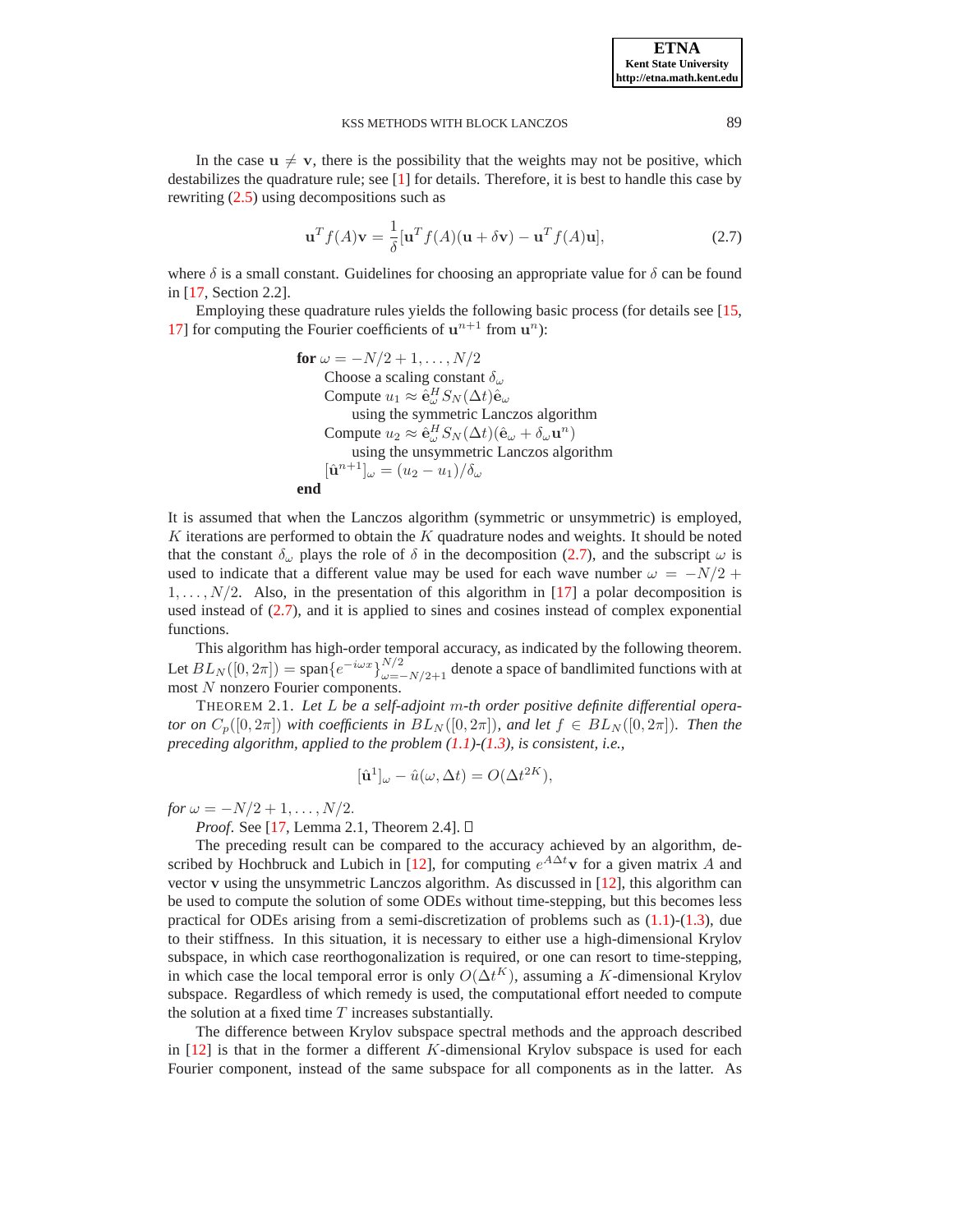can be seen from numerical results comparing the two approaches in [\[17\]](#page-22-1), using the same subspace for all components causes a loss of accuracy as the number of grid points increases, whereas Krylov subspace spectral methods do not suffer from this phenomenon.

Using a perturbation of the form  $(2.7)$  is only one approach for computing bilinear forms such as [\(2.5\)](#page-2-1) in the case where  $u \neq v$ . In [\[13\]](#page-22-3), this approach was numerically stabilized by the use of formulas for the derivatives of the nodes and weights with respect to the parameter  $\delta$ . However, two quadrature rules are needed to compute each component, as well as the unsymmetric Lanczos algorithm, which is much less well-behaved than its symmetric counterpart. A polar decomposition may be used, but that also requires two quadrature rules, although the symmetric Lanczos algorithm can be used for both. An approach that requires only one quadrature rule per component involves block Lanczos iteration. The result is a block-tridiagonal Hermitian matrix, from which the nodes and weights for the quadrature rule can be obtained. It is worthwhile to examine whether a block approach might be more effective than the original algorithm.

<span id="page-4-0"></span>**3. Block formulation.** In this section, we describe how we can compute elements of functions of matrices using block Gaussian quadrature. We then present a modification of KSS methods that employs this block approach.

<span id="page-4-2"></span>**3.1. Block Gaussian quadrature.** If we compute [\(2.5\)](#page-2-1) using the formula [\(2.7\)](#page-3-0) or the *polar decomposition*

$$
\frac{1}{4}[(\mathbf{u}+\mathbf{v})^T f(A)(\mathbf{u}+\mathbf{v})-(\mathbf{v}-\mathbf{u})^T f(A)(\mathbf{v}-\mathbf{u})],\tag{3.1}
$$

<span id="page-4-3"></span>then we would have to run the process for approximating an expression of the form [\(2.5\)](#page-2-1) with two starting vectors. Instead we consider

$$
\begin{bmatrix} \mathbf{u} & \mathbf{v} \end{bmatrix}^T f(A) \begin{bmatrix} \mathbf{u} & \mathbf{v} \end{bmatrix}
$$

which results in the  $2 \times 2$  matrix

$$
\int_a^b f(\lambda) d\mu(\lambda) = \begin{bmatrix} \mathbf{u}^T f(A) \mathbf{u} & \mathbf{u}^T f(A) \mathbf{v} \\ \mathbf{v}^T f(A) \mathbf{u} & \mathbf{v}^T f(A) \mathbf{v} \end{bmatrix},
$$

where  $\mu(\lambda)$  is a  $2 \times 2$  matrix function of  $\lambda$ , each entry of which is a measure of the form  $\alpha(\lambda)$ from [\(2.6\)](#page-2-2).

In [\[6\]](#page-21-0) Golub and Meurant show how a block method can be used to generate quadrature formulas. We will describe this process here in more detail. The integral  $\int_a^b f(\lambda) d\mu(\lambda)$  is now a  $2 \times 2$  symmetric matrix and the most general K-node quadrature formula is of the form

$$
\int_{a}^{b} f(\lambda) d\mu(\lambda) = \sum_{j=1}^{K} W_j f(T_j) W_j + \text{error}, \qquad (3.2)
$$

<span id="page-4-1"></span>with  $T_i$  and  $W_i$  being symmetric  $2 \times 2$  matrices. Equation [\(3.2\)](#page-4-1) can be simplified using

$$
T_j = Q_j \Lambda_j Q_j^T,
$$

where  $Q_j$  is the eigenvector matrix and  $\Lambda_j$  the  $2 \times 2$  diagonal matrix containing the eigenvalues. Hence,

$$
\sum_{j=1}^{K} W_j f(T_j) W_j = \sum_{j=1}^{K} W_j Q_j f(\Lambda_j) Q_j^T W_j,
$$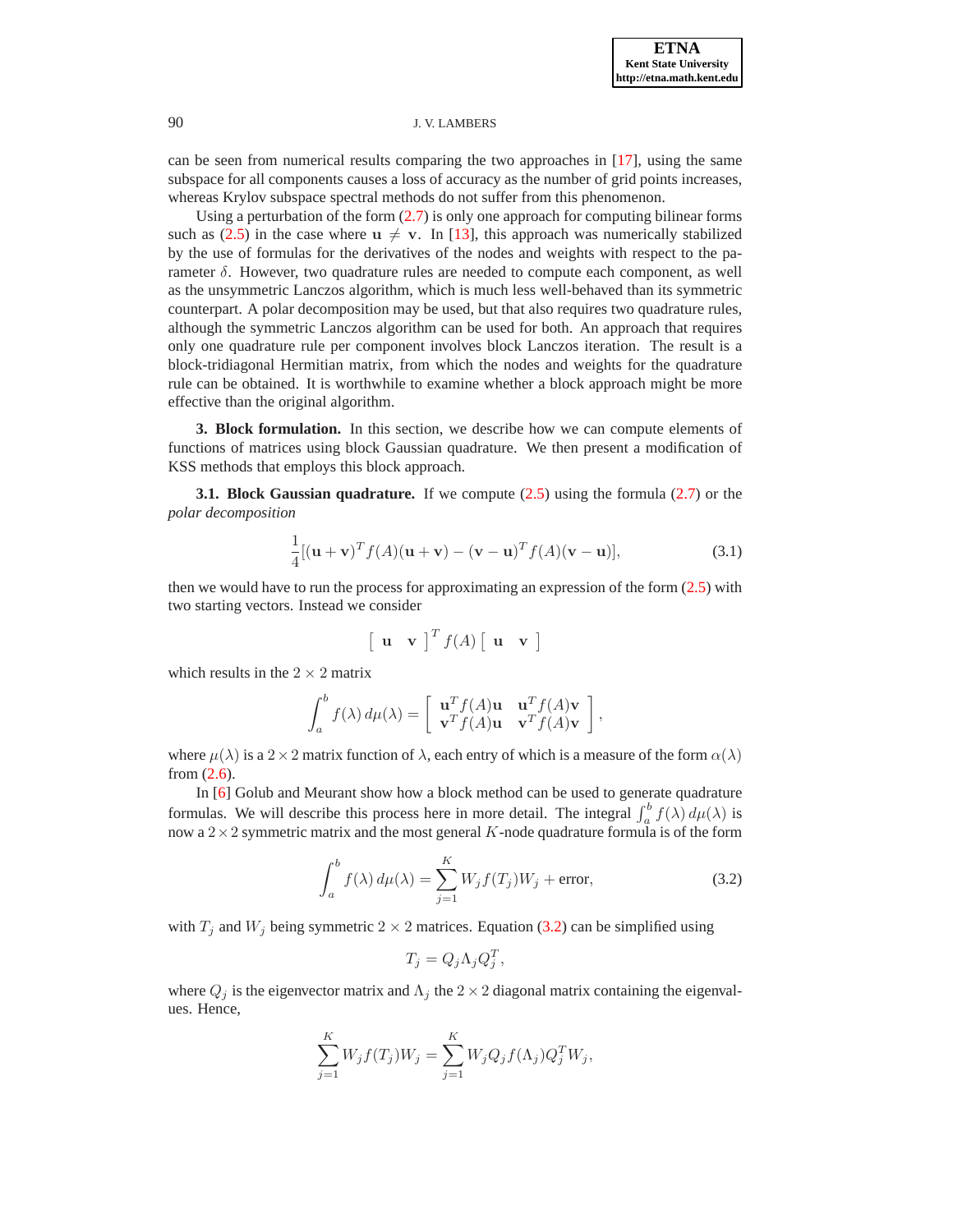and, writing

$$
W_j Q_j f(\Lambda_j) Q_j^T W_j = f(\lambda_1) \mathbf{z}_1 \mathbf{z}_1^T + f(\lambda_2) \mathbf{z}_2 \mathbf{z}_2^T,
$$

with  $z_k = W_j Q_j e_k$  for  $k = 1, 2$ , we get for the quadrature rule

$$
\int_a^b f(\lambda) d\mu(\lambda) = \sum_{j=1}^K f(t_j) \mathbf{v}_j \mathbf{v}_j^T + \text{error},
$$

where  $t_i$  is a scalar and  $v_i$  is a vector with two components.

We now describe how to obtain the scalar nodes  $t_j$  and the associated vectors  $v_j$ . In [\[6\]](#page-21-0) it is shown that there exist orthogonal matrix polynomials such that

$$
\lambda p_{j-1}(\lambda) = p_j(\lambda)B_j + p_{j-1}(\lambda)M_j + p_{j-2}(\lambda)B_{j-1}^T,
$$

with  $p_0(\lambda) = I_2$  and  $p_{-1}(\lambda) = 0$ . We can write the last equation as

$$
\lambda[p_0(\lambda),\ldots,p_{K-1}(\lambda)]=[p_0(\lambda),\ldots,p_{K-1}(\lambda)]T_K+[0,\ldots,0,p_K(\lambda)B_K],
$$

<span id="page-5-2"></span>with

$$
\mathcal{T}_{K} = \begin{bmatrix} M_{1} & B_{1}^{T} & & & \\ B_{1} & M_{2} & B_{2}^{T} & & \\ & \ddots & \ddots & \ddots & \\ & & B_{K-2} & M_{K-1} & B_{K-1}^{T} \\ & & & B_{K-1} & M_{K} \end{bmatrix},
$$
(3.3)

<span id="page-5-1"></span>which is a block-triangular matrix. Therefore, we can define the quadrature rule as

$$
\int_{a}^{b} f(\lambda) d\mu(\lambda) = \sum_{j=1}^{2K} f(\lambda_j) \mathbf{v}_j \mathbf{v}_j^T + \text{error},
$$
\n(3.4)

where 2K is the order of the matrix  $\mathcal{T}_K$ ,  $\lambda_j$  is one of its eigenvalues, and  $\mathbf{u}_j$  is the vector consisting of the first two elements of the corresponding normalized eigenvector.

To compute the matrices  $M_j$  and  $B_j$ , we use the block Lanczos algorithm, which was proposed by Golub and Underwood in [\[9\]](#page-21-6). Let  $X_0$  be an  $N \times 2$  given matrix, such that  $X_1^T X_1 = I_2$ . Let  $X_0 = 0$  be an  $N \times 2$  matrix. Then, for  $j = 1, ...,$  we compute

<span id="page-5-0"></span>
$$
M_j = X_j^T A X_j,
$$
  
\n
$$
R_j = A X_j - X_j M_j - X_{j-1} B_{j-1}^T,
$$
  
\n
$$
X_{j+1} B_j = R_j.
$$
\n(3.5)

The last step of the algorithm is the QR decomposition of  $R_i$  (see [\[8\]](#page-21-7)) such that  $X_i$  is  $N \times 2$ , with  $X_j^T X_j = I_2$ . The matrix  $B_j$  is  $2 \times 2$  upper triangular. The other coefficient matrix  $M_j$ is 2  $\times$  2 and symmetric. The matrix  $R_j$  can eventually be rank deficient, and in that case  $B_j$ is singular. The solution of this problem is given in [\[9\]](#page-21-6).

**3.2. Block KSS methods.** We are now ready to describe block KSS methods. For each wave number  $\omega = -N/2 + 1, \ldots, N/2$ , we define

$$
R_0(\omega) = \left[\begin{array}{cc} \hat{\mathbf{e}}_{\omega} & \mathbf{u}^n \end{array}\right]
$$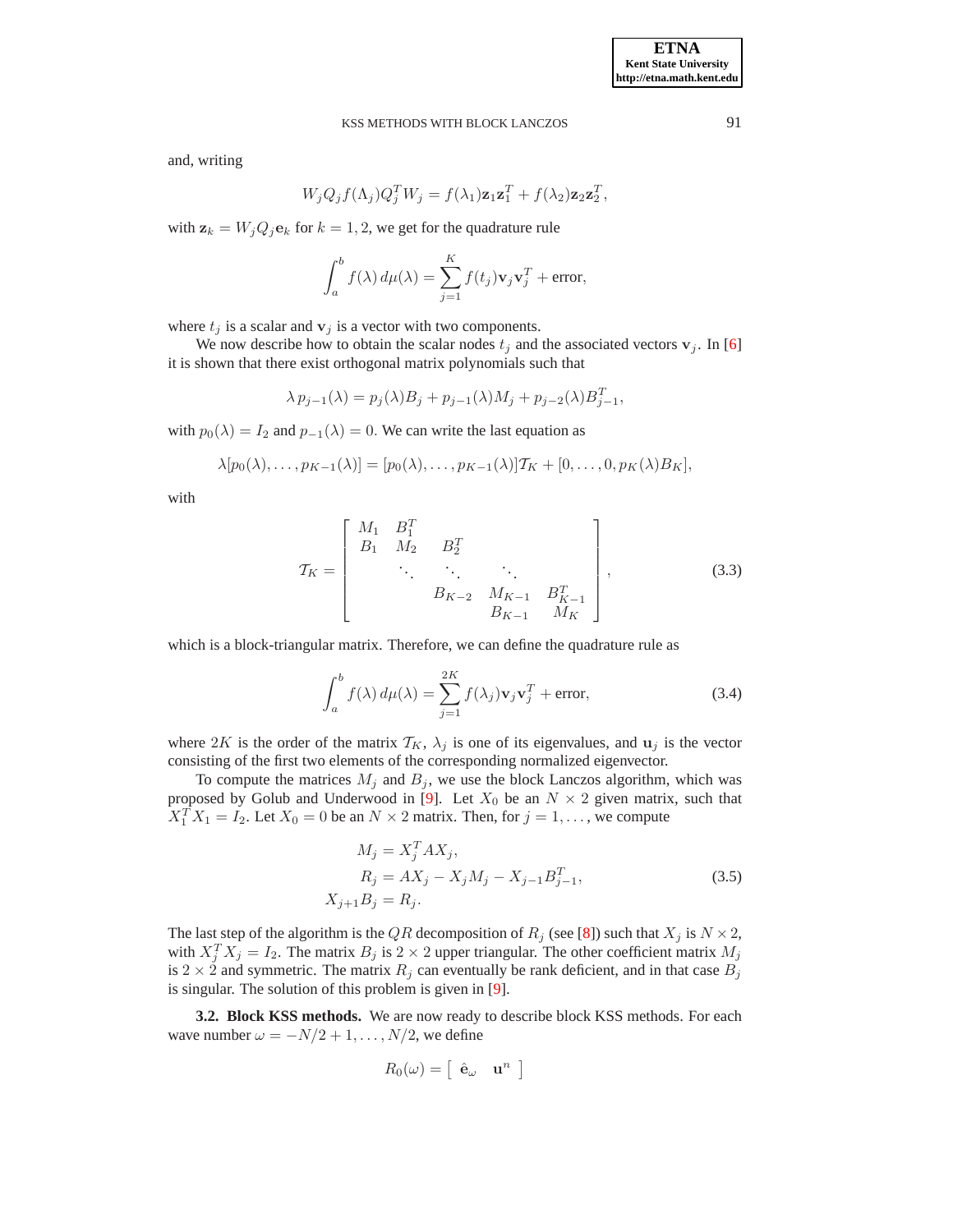and then compute the QR factorization

$$
R_0(\omega) = X_1(\omega) B_0(\omega),
$$

which yields

$$
X_1(\omega) = \begin{bmatrix} \hat{\mathbf{e}}_{\omega} & \mathbf{u}_{\omega}^n / \|\mathbf{u}_{\omega}^n\|_2 \end{bmatrix}, \quad B_0(\omega) = \begin{bmatrix} 1 & \hat{\mathbf{e}}_{\omega}^H \mathbf{u}^n \\ 0 & \|\mathbf{u}_{\omega}^n\|_2 \end{bmatrix},
$$

where

$$
\mathbf{u}_{\omega}^{n} = \mathbf{u}^{n} - \hat{\mathbf{e}}_{\omega} \hat{\mathbf{e}}_{\omega}^{H} \mathbf{u}^{n}.
$$

We then carry out the block Lanczos iteration described in  $(3.5)$  to obtain a block-tridiagonal matrix

$$
\mathcal{T}_{K}(\omega) = \begin{bmatrix}\nM_{1}(\omega) & B_{1}(\omega)^{H} & & & \\
B_{1}(\omega) & M_{2}(\omega) & B_{2}(\omega)^{H} & & \\
& \ddots & \ddots & \ddots & \vdots \\
& & B_{K-2}(\omega) & M_{K-1}(\omega) & B_{K-1}(\omega)^{H} \\
& & & B_{K-1}(\omega) & M_{K}(\omega)\n\end{bmatrix}.
$$

Now, we can express each Fourier component of the approximate solution at the next time step as

$$
[\hat{\mathbf{u}}^{n+1}]_{\omega} = \left[ B_0^H E_{12}^H \exp(-\mathcal{T}_K(\omega)\Delta t) E_{12} B_0 \right]_{12} \tag{3.6}
$$

where

$$
E_{12} = \begin{bmatrix} \mathbf{e}_1 & \mathbf{e}_2 \end{bmatrix} = \begin{bmatrix} 1 & 0 \\ 0 & 1 \\ 0 & 0 \\ \vdots & \vdots \\ 0 & 0 \end{bmatrix}.
$$

The computation of  $E_{12}^H \exp(-\mathcal{T}_K(\omega)\Delta t)E_{12}$  consists of evaluating the eigenvalues and eigenvectors of  $T_K(\omega)$ , in order to obtain the nodes and weights for Gaussian quadrature, as described earlier in this section.

**3.3. Implementation.** In [\[18\]](#page-22-5), it was demonstrated that recursion coefficients for all wave numbers  $\omega = -N/2 + 1, \ldots, N/2$ , can be computed simultaneously by regarding them as functions of  $\omega$ , and using symbolic calculus to apply differential operators analytically as much as possible. As a result, KSS methods require  $O(N \log N)$  floating-point operations per time step, which is comparable to other time-stepping methods. The same approach can be applied to block KSS methods. For both types of methods, it can be shown that for a Knode Gaussian rule or block Gaussian rule,  $K$  applications of the operator  $L<sub>N</sub>$  to the previous solution  $\mathbf{u}^n$  are needed.

<span id="page-6-0"></span>**4. Convergence analysis.** We now examine the convergence of block KSS methods by first investigating their consistency and stability. As shown in [\[13,](#page-22-3) [17\]](#page-22-1), the original KSS methods are high-order accurate in time, but are also explicit methods that possess stability properties characteristic of implicit methods, so it is desired that block KSS methods share both of these traits with their predecessors.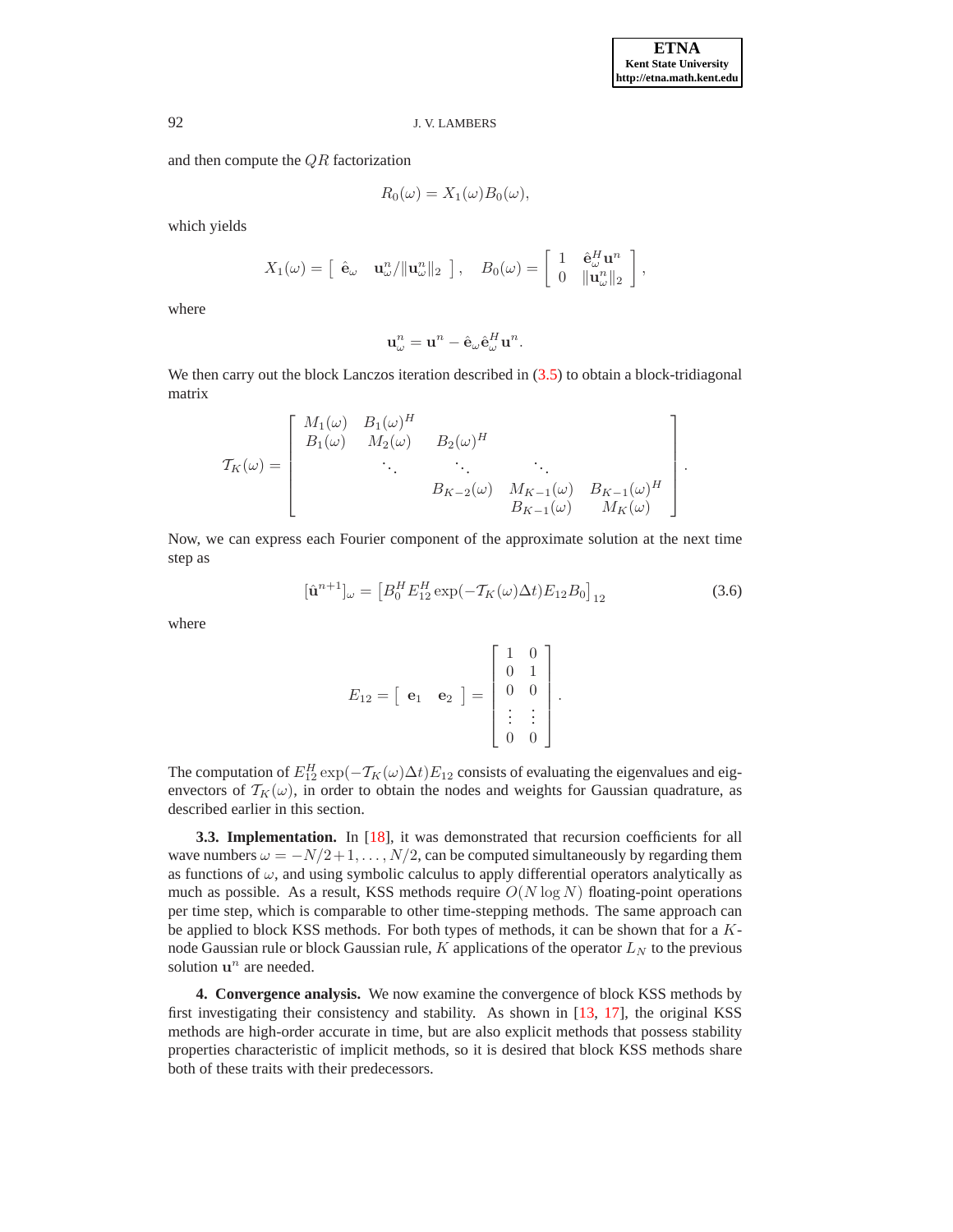**4.1. Consistency.** As shown in [\[7\]](#page-21-8), the error in a K-node block Gaussian quadrature rule of the form  $(3.4)$  is

$$
R(f) = \frac{f^{(2K)}(\eta)}{(2K)!} \int_{a}^{b} \prod_{j=1}^{2K} (\lambda - \lambda_j) d\mu(\lambda).
$$
 (4.1)

<span id="page-7-0"></span>It follows (see [\[2\]](#page-21-9)) that the rule is exact for polynomials of degree up to  $2K - 1$ . The above form of the remainder can be obtained using results from [\[19\]](#page-22-6).

THEOREM 4.1. *Let* L *be a self-adjoint* m*th-order positive definite differential operator on*  $C_p([0, 2\pi])$  *with coefficients in*  $BL_N([0, 2\pi])$ *, and let*  $f \in BL_N([0, 2\pi])$ *. Assume that for each*  $\omega = -N/2 + 1, \ldots, N/2$ , *the recursion coefficients in* [\(3.3\)](#page-5-2) *are computed on a* 2<sup>K</sup> N*point uniform grid. Then a block KSS method that uses a* K*-node block Gaussian rule to compute each Fourier component*  $[\hat{\mathbf{u}}^1]_{\omega}$  ( $\omega = -N/2 + 1, \ldots, N/2$ ) of the solution to [\(1.1\)](#page-0-0)-*[\(1.3\)](#page-0-1), satisfies the relations*

$$
\left| [\hat{\mathbf{u}}^1]_{\omega} - \hat{u}(\omega, \Delta t) \right| = O(\Delta t^{2K}), \quad \omega = -N/2 + 1, \dots, N/2,
$$

*where*  $\hat{u}(\omega, \Delta t)$  *is the corresponding Fourier component of the exact solution at time*  $\Delta t$ *.* 

*Proof.* The result follows immediately from the substitution of  $f(\lambda) = e^{-\lambda \Delta t}$  into the quadrature error  $(4.1)$ , and the elimination of spatial error from the computation of the recursion coefficients, by refining the grid to the extent necessary to resolve all Fourier components of pointwise products of functions.  $\Box$ 

**4.2. Stability for the one-node case.** When  $K = 1$ , we simply have  $\mathcal{T}_1(\omega) = M_1(\omega)$ , where

$$
M_1(\omega) = \begin{bmatrix} \hat{\mathbf{e}}_w^H L_N \hat{\mathbf{e}}_\omega & \hat{\mathbf{e}}_w^H L_N \mathbf{u}_\omega^n / \|\mathbf{u}_w^n\|_2 \\ [\mathbf{u}_\omega^n]^H L_N \hat{\mathbf{e}}_\omega / \|\mathbf{u}_\omega^n\|_2 & \mathbf{u}_\omega^H L_N \mathbf{u}_\omega^n / \|\mathbf{u}_\omega^n\|_2^2 \end{bmatrix} .
$$
 (4.2)

We now examine the stability of the 1-node method in the case where  $p(x) \equiv p =$  constant. We then have

$$
\mathcal{T}_1(\omega) = \begin{bmatrix} p\omega^2 + \bar{q} & \hat{\mathbf{e}}_{\omega}^H(\tilde{\mathbf{q}} \cdot \mathbf{u}_{\omega}^n) / \|\mathbf{u}_{\omega}^n\|_2 \\ [\mathbf{u}_{\omega}^n]^H(\tilde{\mathbf{q}} \cdot \hat{\mathbf{e}}_{\omega}) / \|\mathbf{u}_{\omega}^n\|_2 & [\mathbf{u}_{\omega}^n]^H L_N \mathbf{u}_{\omega}^n / \|\mathbf{u}_{\omega}^n\|_2^2 \end{bmatrix},
$$
(4.3)

where the notation  $(\mathbf{u} \cdot \mathbf{v})$  is used to denote component-wise multiplication of the vectors  $\mathbf{u}$ and v. We use the notation  $\overline{f}$  to denote the mean of a function  $f(x)$  defined on  $[0, 2\pi]$ , and define  $\tilde{q}(x) = q(x) - \overline{q}$ . We denote by  $\tilde{q}$  the vector with components  $[\tilde{q}]_j = \tilde{q}(x_j)$ .

Because  $M_1(\omega)$  is Hermitian, we can write

$$
M_1(\omega) = U_1(\omega) \Lambda_1(\omega) U_1(\omega)^H.
$$

The Fourier component  $[\hat{\mathbf{u}}^{n+1}]_{\omega}$  is then obtained as follows:

$$
\begin{split}\n\left[\hat{\mathbf{u}}^{n+1}\right]_{\omega} &= \left[B_0(\omega)^H \exp(-\mathcal{T}_1(\omega)\Delta t)B_0(\omega)\right]_{12} \\
&= \left[B_0(\omega)^H U_1(\omega) \exp(-\Lambda_1(\omega)\Delta t)U_1(\omega)^H B_0(\omega)\right]_{12} \\
&= \left[\ u_{11}(\omega)e^{-\lambda_1(\omega)\Delta t} \ u_{12}(\omega)e^{-\lambda_2(\omega)\Delta t} \right] \left[\ \frac{u_{11}(\omega)}{u_{12}(\omega)} \ \frac{u_{21}(\omega)}{u_{22}(\omega)} \right] \left[\ \hat{\mathbf{e}}_{\omega}^H \mathbf{u}^n \right] \\
&= \left[\left|u_{11}(\omega)\right|^2 e^{-\lambda_1(\omega)\Delta t} + \left|u_{12}(\omega)\right|^2 e^{-\lambda_2(\omega)\Delta t}\right] \hat{\mathbf{e}}_{\omega}^H \mathbf{u}^n \\
&\quad + \left[u_{11}(\omega)\overline{u_{21}(\omega)}e^{-\lambda_1(\omega)\Delta t} + u_{12}(\omega)\overline{u_{22}(\omega)}e^{-\lambda_2(\omega)\Delta t}\right] \|\mathbf{u}_{\omega}^n\|_2.\n\end{split}
$$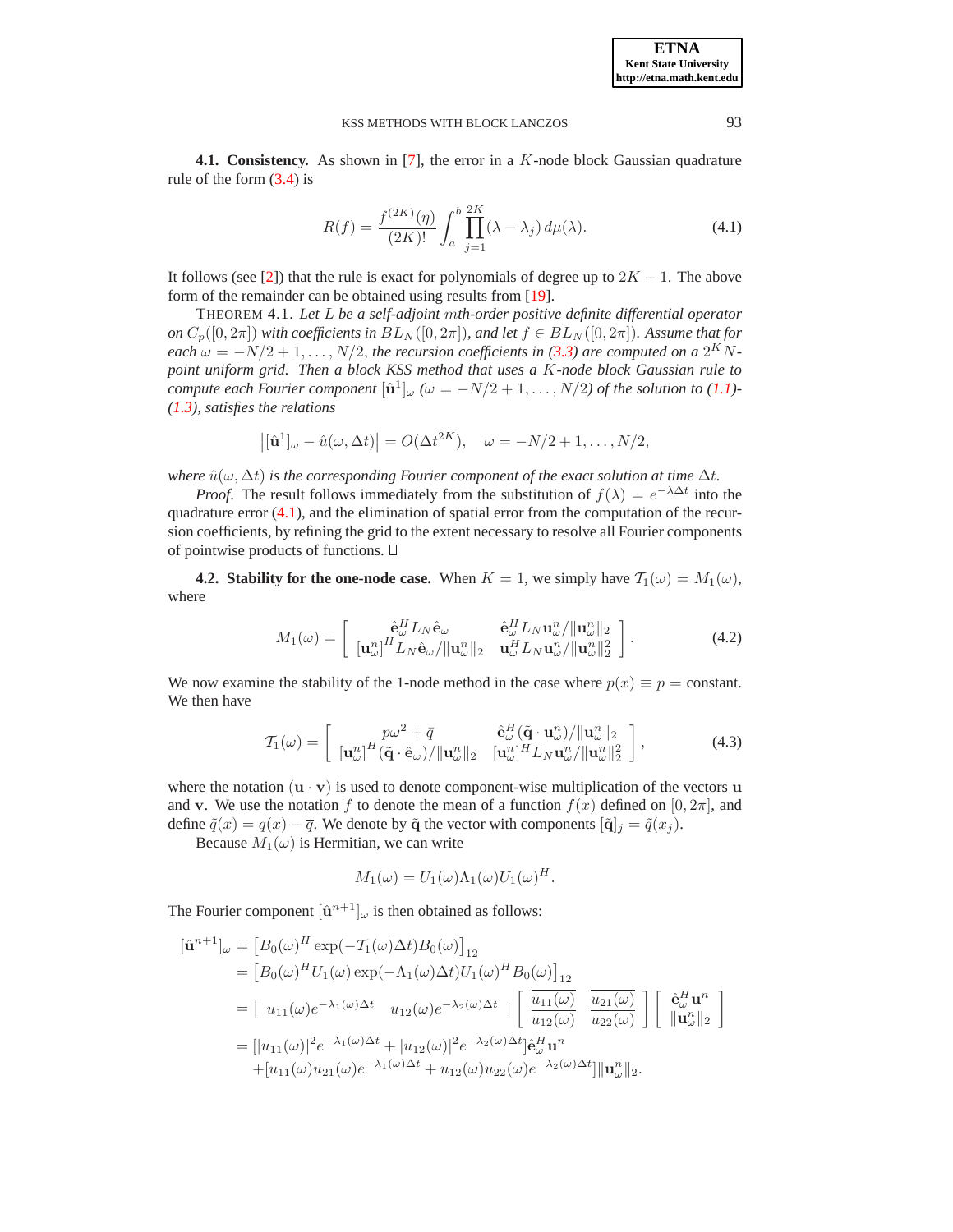This simple form of the approximate solution operator yields the following result. For convenience, we denote by  $\tilde{S}_N(\Delta t)$  the matrix such that  $\mathbf{u}^{n+1} = \tilde{S}_N(\Delta t) \mathbf{u}^n$ , for given N and  $\Delta t$ , and write  $\tilde{S}_N(\Delta t)^n$  in place of  $\left[\tilde{S}_N(\Delta t)\right]^n$ .

THEOREM 4.2. Let  $q(x)$  in  $(1.4)$  belong to  $BL_M([0, 2\pi])$  for a fixed integer M. Then, *for the problem*  $(1.1)$ <sup> $-$ </sup> $(1.3)$ *, the block KSS method with*  $K = 1$  *is unconditionally stable. That is, given*  $T > 0$ *, there exists a constant*  $C_T$ *, independent of* N *and*  $\Delta t$ *, such that* 

$$
\|\tilde{S}_N(\Delta t)^n\| \le C_T,\tag{4.4}
$$

*for*  $0 \leq n \Delta t \leq T$ .

*Proof.* Because  $\lambda_i(\omega) > \lambda_{\min}(L_N) > 0$ , and the rows and columns of  $U_1(\omega)$  have unit 2-norm, it follows that

$$
\left[ |u_{11}(\omega)|^2 e^{-\lambda_1(\omega)\Delta t} + |u_{12}(\omega)|^2 e^{-\lambda_2(\omega)\Delta t} \right] \le e^{-\lambda_{\min}(L_N)\Delta t}.
$$

We now consider the remaining portion of each Fourier component,

$$
\[u_{11}(\omega)\overline{u_{21}(\omega)}e^{-\lambda_1(\omega)\Delta t} + u_{12}(\omega)\overline{u_{22}(\omega)}e^{-\lambda_2(\omega)\Delta t}\] \|\mathbf{u}_{\omega}^n\|_2.
$$

By the orthogonality of the rows of  $U_1(\omega)$ , we can rewrite this as

$$
u_{11}(\omega)\overline{u_{21}(\omega)}\left[e^{-\lambda_1(\omega)\Delta t}-e^{-\lambda_2(\omega)\Delta t}\right]\|\mathbf{u}_{\omega}^n\|_2.
$$

By direct computation of the elements of  $U_1(\omega)$ , whose columns are the eigenvectors of  $T_1(\omega)$ , we obtain

$$
u_{11}(\omega)\overline{u_{21}(\omega)} = -\frac{\hat{\mathbf{e}}_{{\omega}}^H(\tilde{\mathbf{q}}\cdot\mathbf{u}_{\omega}^n)}{\|\mathbf{u}_{\omega}^n\|_2\sqrt{(p\omega^2 + \bar{q} - [\mathbf{u}_{\omega}^n]^H L_N \mathbf{u}_{\omega}^n/\|\mathbf{u}_{\omega}^n\|_2^2)^2 + 4(\hat{\mathbf{e}}_{{\omega}}^H L_N \mathbf{u}_{\omega}^n)^2/\|\mathbf{u}_{\omega}^n\|_2^2}.
$$

Furthermore, for each integer  $\omega$  and  $\Delta t \geq 0$ , we have

$$
|e^{-\lambda_1(\omega)\Delta t}-e^{-\lambda_2(\omega)\Delta t}|\leq \Delta t |\lambda_2(\omega)-\lambda_1(\omega)|.
$$

To see this, note that at  $\Delta t = 0$ ,  $g_{\omega}(\Delta t) = e^{-\lambda_1(\omega)\Delta t} - e^{-\lambda_2(\omega)\Delta t}$  has slope  $g'_{\omega}(0) =$  $\lambda_2(\omega) - \lambda_1(\omega)$ . However, its slope becomes less steep as  $\Delta t$  increases from 0, because its first and second derivatives at  $\Delta t = 0$  are of opposite sign. Furthermore,  $g_{\omega}(\Delta t)$  has only one critical number and one inflection point, it approaches 0 as  $\Delta t \to \infty$ , and it is equal to zero at  $\Delta t = 0$ . It follows that for each integer  $\omega$ ,

$$
\left| u_{11}(\omega) \overline{u_{21}(\omega)} \left[ e^{-\lambda_1(\omega)\Delta t} - e^{-\lambda_2(\omega)\Delta t} \right] \| \mathbf{u}_{\omega}^n \|_2 \right| \leq C \Delta t |\hat{\mathbf{e}}_{\omega}(\tilde{\mathbf{q}} \cdot \mathbf{u}^n)|,
$$

where

$$
C = \sup_{\omega \in \mathbb{Z}} \frac{\lambda_1(\omega) - \lambda_2(\omega)}{\sqrt{(p\omega^2 + \bar{q} - [\mathbf{u}_{\omega}^n]^H L_N \mathbf{u}_{\omega}^n / ||\mathbf{u}_{\omega}^n||_2^2)^2 + 4(\hat{\mathbf{e}}_{\omega}^H L_N \mathbf{u}_{\omega}^n)^2 / ||\mathbf{u}_{\omega}^n||_2^2}},
$$

the least upper bound of a sequence that converges to 1 as  $|\omega| \to \infty$ . We conclude that

$$
\left\|\tilde{S}_N(\Delta t)\right\|_2 \leq e^{(-\lambda_{\min}(L)+C\|\tilde{q}\|_\infty)\Delta t},
$$

from which the result follows.  $\Box$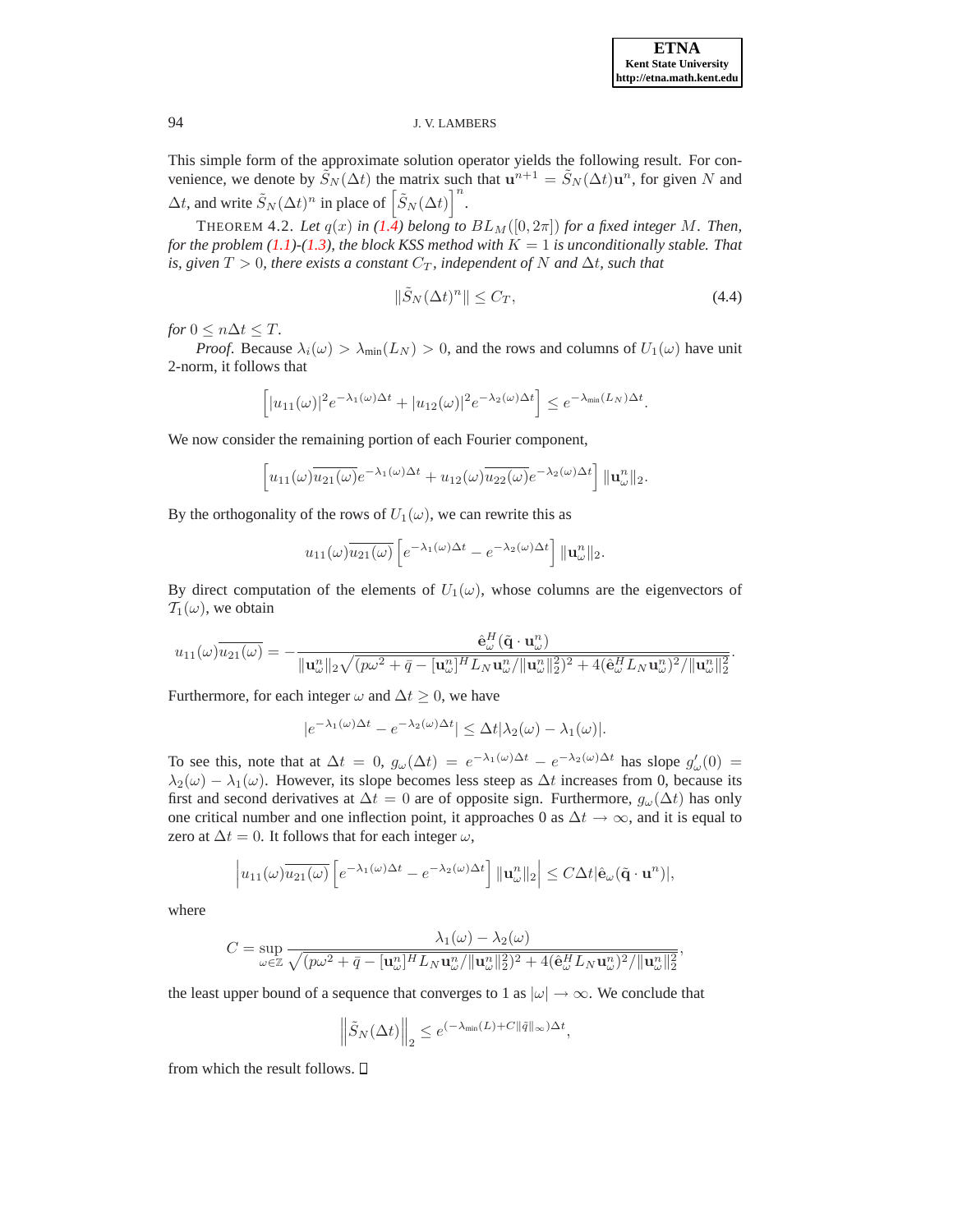We can now prove that the method converges. For convenience, we define the 2-norm of a function  $u(x, t)$  to be the vector 2-norm of the restriction of  $u(x, t)$  to the spatial grid:

$$
||u(\cdot,t)||_2 = \left(\sum_{j=0}^{N-1} |u(j\Delta x, t)|^2\right)^{1/2}.
$$
 (4.5)

We also say that a method is convergent of order  $(m, n)$  if there exist constants  $C_t$  and  $C_x$ , independent of the time step  $\Delta t$  and grid spacing  $\Delta x = 2\pi/N$ , such that

$$
||u(\cdot,t)-\mathbf{u}(\cdot,t)||_2 \le C_t \Delta t^m + C_x \Delta x^n, \quad 0 \le t \le T. \tag{4.6}
$$

THEOREM 4.3. Let the exact solution  $u(x,t)$  of the problem  $(1.1)$ - $(1.3)$  belong to  $C^{p}([0, 2\pi])$  for each t in  $[0, T]$ . Let  $q(x)$  in  $(1.4)$  belong to  $BL_M([0, 2\pi])$  for some integer M. *Then, the 1-node block KSS method, applied to this problem, is convergent of order* (1, p)*.*

*Proof.* Let  $S(\Delta t)$  be the solution operator for the problem [\(1.1\)](#page-0-0)-[\(1.3\)](#page-0-1). As with  $S_N(\Delta t)$ , we use the notation  $S(\Delta t)^n$  in place of  $[S(\Delta t)]^n$  for simplicity. For any nonnegative integer n and fixed grid size  $N$ , we define

$$
E_n = N^{-1/2} ||S(\Delta t)^n f - \tilde{S}_N (\Delta t)^n f||_2.
$$
\n(4.7)

Then, there exist constants  $C_1$ ,  $C_2$  and C such that

$$
E_{n+1} = N^{-1/2} ||S(\Delta t)^{n+1} f - \tilde{S}_N(\Delta t)^{n+1} f||_2
$$
  
\n
$$
= N^{-1/2} ||S(\Delta t)S(\Delta t)^n f - \tilde{S}_N(\Delta t) \tilde{S}_N(\Delta t)^n f||_2
$$
  
\n
$$
= N^{-1/2} ||S(\Delta t)S(\Delta t)^n f - \tilde{S}_N(\Delta t)S(\Delta t)^n f
$$
  
\n
$$
+ \tilde{S}_N(\Delta t)S(\Delta t)^n f - \tilde{S}_N(\Delta t) \tilde{S}_N(\Delta t)^n f||_2
$$
  
\n
$$
\leq N^{-1/2} ||S(\Delta t)S(\Delta t)^n f - \tilde{S}_N(\Delta t)S(\Delta t)^n f||_2
$$
  
\n
$$
+ N^{-1/2} ||\tilde{S}_N(\Delta t)S(\Delta t)^n f - \tilde{S}_N(\Delta t) \tilde{S}_N(\Delta t)^n f||_2
$$
  
\n
$$
\leq N^{-1/2} ||S(\Delta t)u(t_n) - \tilde{S}_N(\Delta t)u(t_n)||_2 + ||\tilde{S}_N(\Delta t)||_2 E_n
$$
  
\n
$$
\leq C_1 \Delta t^2 + C_2 \Delta t \Delta x^p + e^{C \Delta t} E_n,
$$

where the spatial error arises from the truncation of the Fourier series of the exact solution. It follows that

$$
E_n \le \frac{e^{CT} - 1}{e^{C\Delta t} - 1} (C_1 \Delta t^2 + C_2 \Delta t \Delta x^p) \le \tilde{C}_1 \Delta t + \tilde{C}_2 \Delta x^p,
$$
\n(4.8)

for constants  $\tilde{C}_1$  and  $\tilde{C}_2$  that depend only on  $T$ .

It is important to note that although stability and convergence were only shown for the case where the leading coefficient  $p(x)$  is constant, it has been demonstrated that KSS methods exhibit similar stability on more general problems, such as in [\[13\]](#page-22-3) where it was applied to a second-order wave equation with time steps that greatly exceeded the CFL limit. Furthermore, [\[13\]](#page-22-3) also introduced homogenizing similarity transformations that can be used to extend the applicability of theoretical results concerning stability that were presented in that paper, as well as the one given here.

<span id="page-9-0"></span>**4.3. Stability for the multi-node case.** For the case  $K > 1$ , we have

$$
[\hat{\mathbf{u}}^{n+1}]_{\omega} = \hat{\mathbf{e}}_{\omega}^H \mathbf{u}^n \sum_{j=1}^{2K} |u_{1j}(\omega)|^2 e^{-\lambda_j(\omega)\Delta t} + ||\mathbf{u}_{\omega}^n||_2 \sum_{j=1}^{2K} u_{1j}(\omega) \overline{u_{2j}(\omega)} e^{-\lambda_j(\omega)\Delta t}.
$$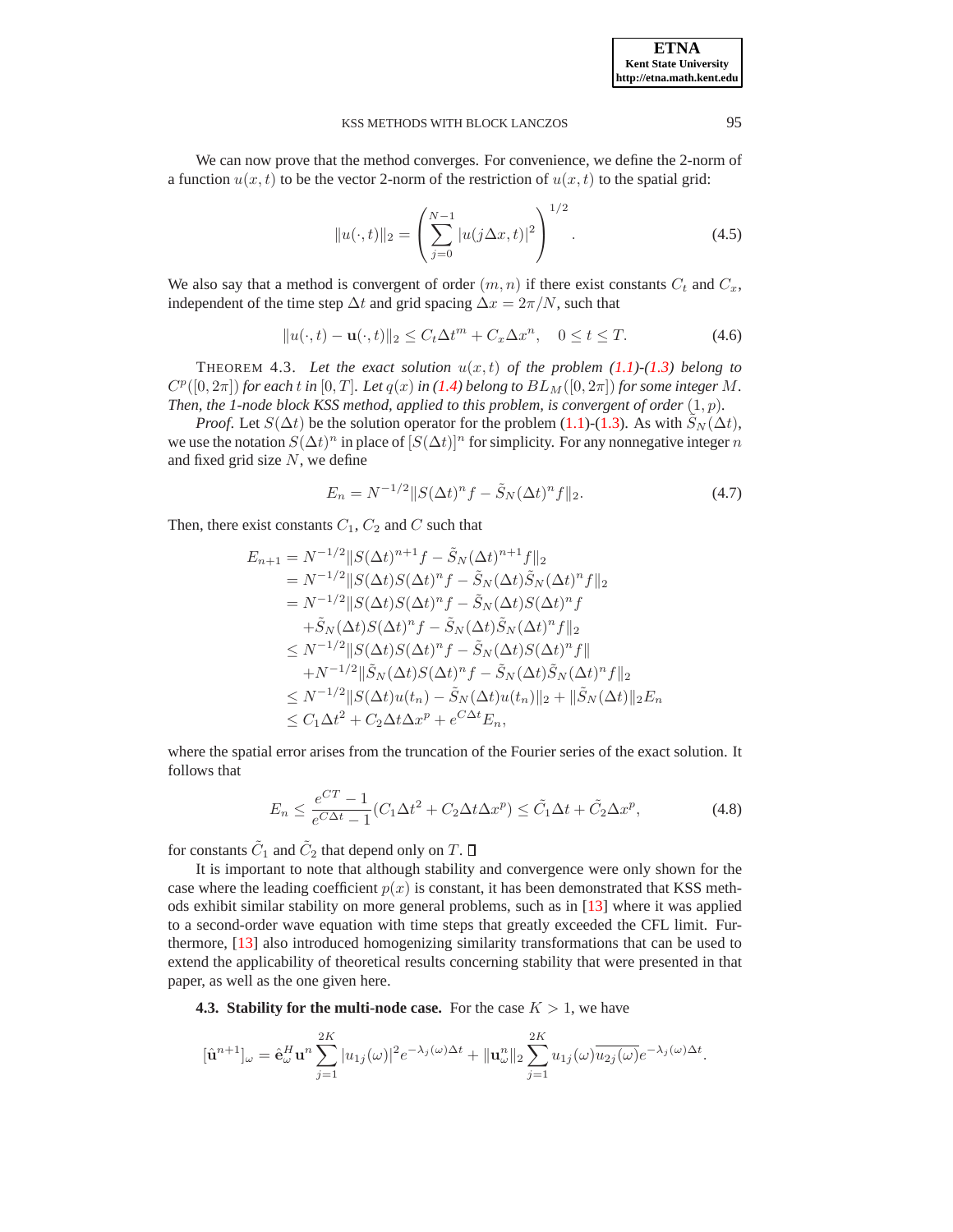The first summation is bounded by  $e^{-\lambda_1(L)\Delta t}$ . The second summation is a K-node block Gaussian quadrature approximation of  $\hat{\mathbf{e}}_{\omega}^H \exp(-L_N \Delta t) \mathbf{u}_{\omega}^n$ , which is given by

$$
\|\mathbf{u}_{\omega}^{n}\|_{2}[\exp(-\mathcal{T}_{1}(\omega)\Delta t)]_{12}.
$$

Its Taylor expansion begins as follows:

$$
\|\mathbf{u}_{\omega}^{n}\|_{2} \sum_{j=1}^{2K} u_{1j}(\omega)\overline{u_{2j}(\omega)}e^{-\lambda_{j}(\omega)\Delta t} = -\Delta t \,\hat{\mathbf{e}}_{\omega}^{H}(\tilde{\mathbf{q}}\cdot\mathbf{u}_{\omega}^{n}) + \frac{1}{2}\Delta t^{2}\hat{\mathbf{e}}_{\omega}^{H}L_{N}^{2}\mathbf{u}_{\omega}^{n} + O(\Delta t^{3}).
$$

Because

$$
\hat{\mathbf{e}}_{\omega}^H L_N^2 \mathbf{u}_{\omega}^n = 2p\omega^2 \hat{\mathbf{e}}_{\omega}^H (\tilde{\mathbf{q}} \cdot \mathbf{u}_{\omega}^n) + \text{lower-order terms},
$$

which is a negative scalar multiple of the first-order term in the Taylor series of

$$
\hat{\mathbf{e}}_{\omega}^{H} \exp(-L_{N} \Delta t) \mathbf{u}_{\omega}^{n},
$$

<span id="page-10-1"></span>it follows that for  $\omega$  sufficiently large and  $\Delta t$  sufficiently small,

$$
\left| \|\mathbf{u}_{\omega}^{n}\|_{2} \sum_{j=1}^{2K} u_{1j}(\omega) \overline{u_{2j}(\omega)} e^{-\lambda_{j}(\omega)\Delta t} \right| \leq \Delta t |\hat{\mathbf{e}}_{\omega}^{H}(\tilde{\mathbf{q}} \cdot \mathbf{u}_{\omega}^{n})| = \Delta t |\hat{\mathbf{e}}_{\omega}^{H}(\tilde{\mathbf{q}} \cdot \mathbf{u}^{n})|.
$$
 (4.9)

However, this is not sufficient to conclude that unconditional stability is achieved as in the 1-node case. Future work will continue this analysis, but Figure [4.1](#page-11-0) offers evidence of such unconditional stability, in the form of a "proof by MATLAB". For several values of  $\omega$ , we plot the function

$$
g_{\omega}(\Delta t) = \left| \frac{\|\mathbf{u}_{\omega}^{n}\|_{2} [\exp(-\mathcal{T}_{1}(\omega)\Delta t)]_{12}}{\hat{\mathbf{e}}_{\omega}^{H}(\tilde{\mathbf{q}} \cdot \mathbf{u}^{n})} \right| \tag{4.10}
$$

<span id="page-10-2"></span>and observe that  $g_{\omega}(\Delta t) \leq \Delta t$ , that is, [\(4.9\)](#page-10-1) holds, not just for sufficiently small  $\Delta x$  and  $\Delta t$ , but for *all*  $\Delta x \in (0, 2\pi]$  and  $\Delta t \in (0, T]$ . This experiment was performed on the operator

$$
Lu = -u_{xx} + E^+ f_{0,1}(x)u,
$$

where the coefficient  $E^+f_{0,1}(x)$  is defined below in Section [5.1,](#page-11-1) in such a way as to have the smoothness of a function that is only once continuously differentiable.

<span id="page-10-0"></span>**5. Numerical results.** In this section, we will present numerical results to compare the original KSS method (as described in [\[13\]](#page-22-3)) to the new block KSS method, when applied to parabolic problems. The comparisons will focus on the accuracy of the temporal approximations employed by each method, for these reasons:

- parabolic problems tend to yield smooth solutions, so a Fourier interpolant defined on a grid of reasonable size is sufficient to accurately represent the solution;
- is not straightforward to quantify the effect of the spatial discretization error on the accuracy of Krylov subspace spectral methods, as it is two-fold. Unless grid refinement is used during the Lanczos process, such error affects the recursion coefficients, which in turn affect the quadrature nodes and weights, and therefore the accuracy of the temporal approximation of each component. The truncation of the Fourier series introduces additional spatial error, depending on the smoothness of the solution. A thorough analysis of the spatial discretization error will be deferred for future work.

For convenience, we denote by  $KSS(K)$  the original KSS method with K Gaussian nodes, and by  $KSS-B(K)$  the block KSS method with K block Gaussian nodes.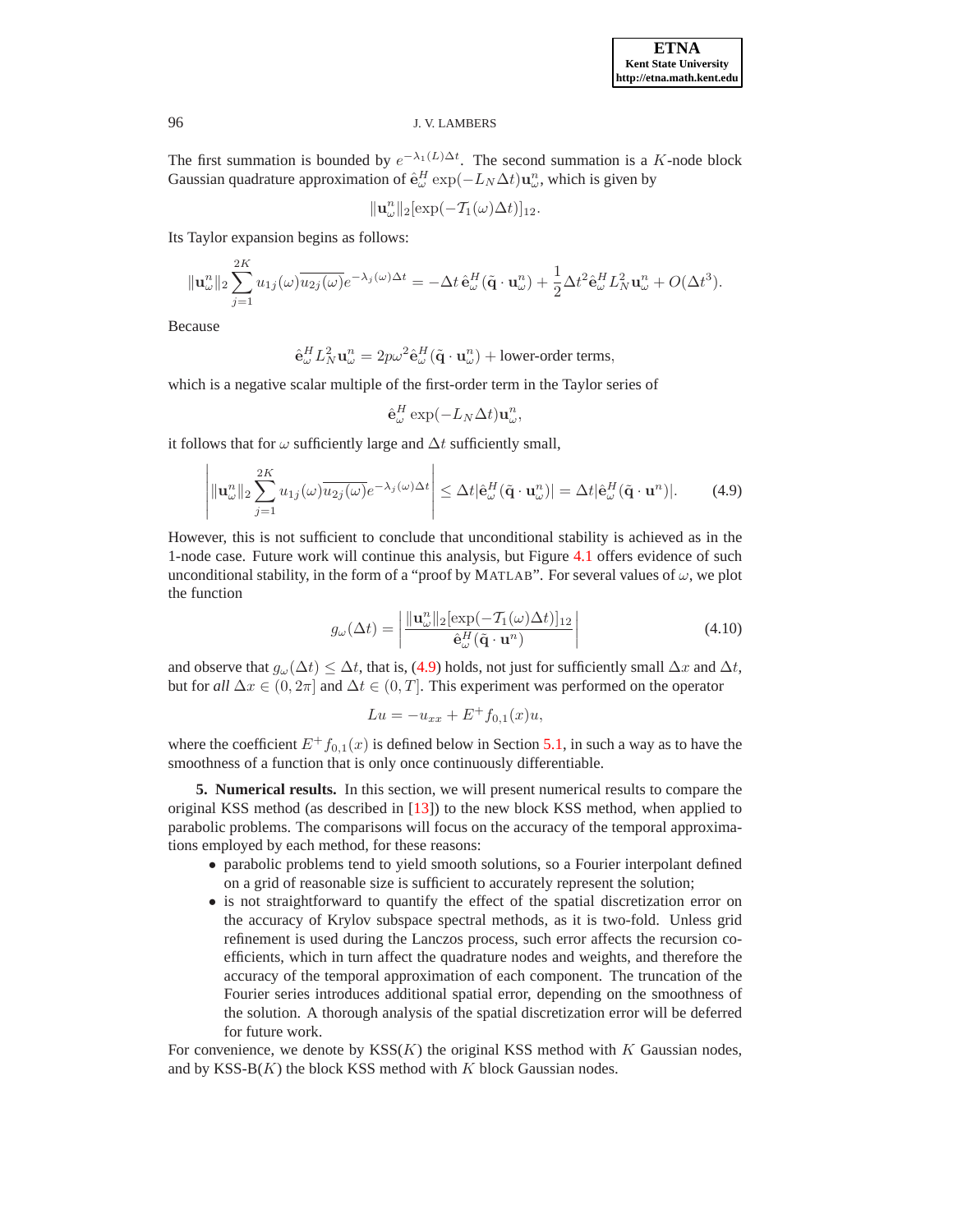

<span id="page-11-0"></span>FIGURE 4.1. *Experimental verification that* [\(4.9\)](#page-10-1) *holds for selected values of*  $\Delta t$  *and*  $\omega$ *. The function*  $g_{\omega}(\Delta t)$ *is defined in* [\(4.10\)](#page-10-2). The solid red line is the line  $g = \Delta t$ .

<span id="page-11-1"></span>**5.1. Construction of test cases.** We introduce some differential operators and functions that will be used in the experiments described in this section. As most of these functions and operators are randomly generated, we will denote by  $R_1, R_2, \ldots$  the sequence of random numbers obtained using MATLAB's random number generator rand after setting the generator to its initial state. These numbers are uniformly distributed on the interval  $(0, 1)$ .

We will make frequent use of a two-parameter family of functions, defined on the interval  $[0, 2\pi]$ . First, we define

$$
f_{j,k}^0(x) = \text{Re}\left\{\sum_{\substack{|\omega| < N/2 \\ \omega \neq 0}} \hat{f}_j(\omega)(1 + |\omega|)^{-(k+1)} e^{i\omega x} \right\}, \quad j, k = 0, 1, \dots, \tag{5.1}
$$

<span id="page-11-2"></span>where

$$
\hat{f}_j(\omega) = R_{jN+2(\omega+N/2)-1} + iR_{jN+2(\omega+N/2)}.
$$
\n(5.2)

The parameter  $j$  indicates how many functions have been generated in this fashion since setting MATLAB's random number generator to its initial state, and the parameter  $k$  indicates how smooth the function is. Figure [5.1](#page-12-0) shows selected functions from this collection.

In many cases, it is necessary to ensure that a function is positive or negative, so we define the translation operators  $E^+$  and  $E^-$  by

$$
E^{+} f(x) = f(x) - \min_{x \in [0, 2\pi]} f(x) + 1,
$$
  

$$
E^{-} f(x) = f(x) - \max_{x \in [0, 2\pi]} f(x) - 1.
$$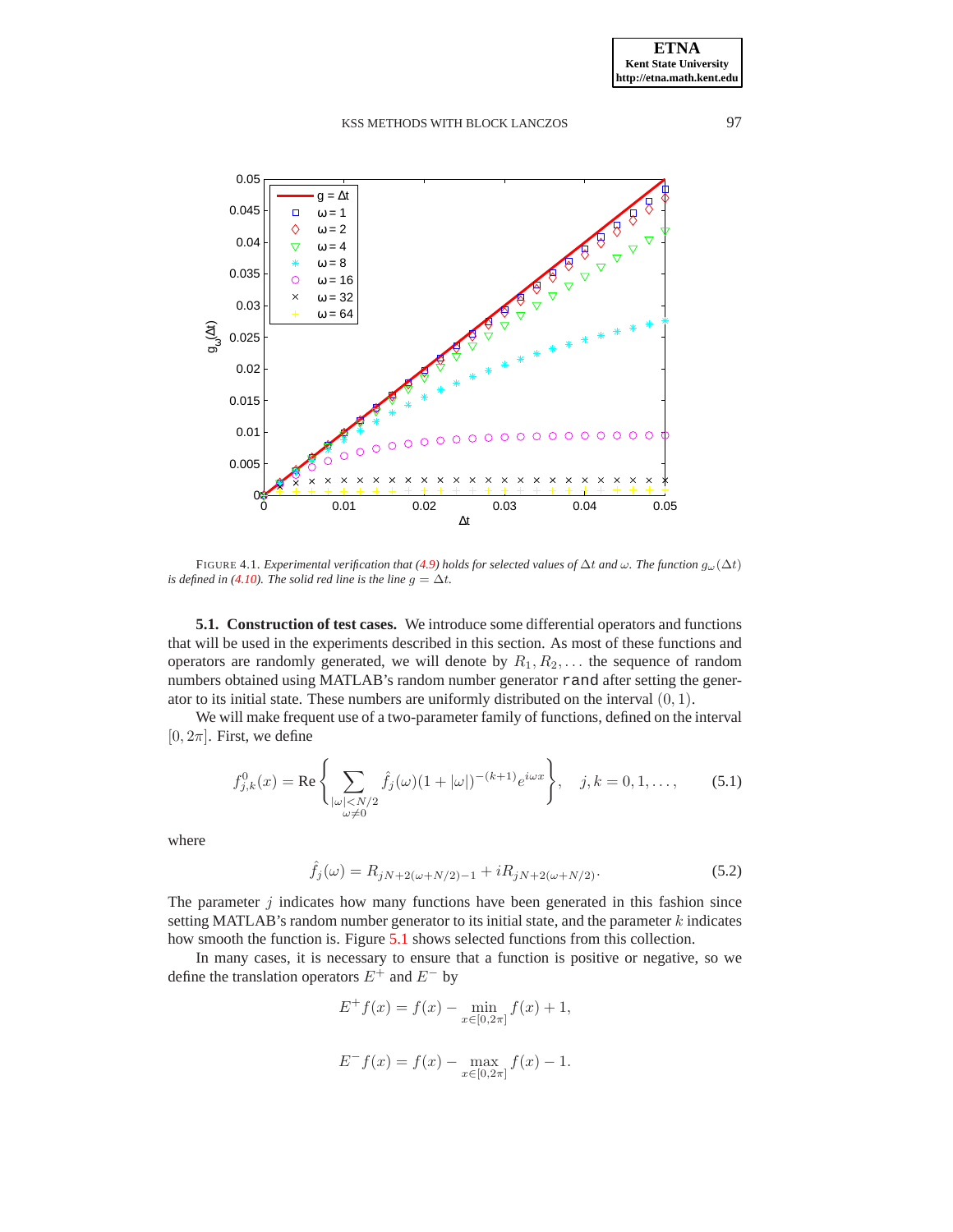

<span id="page-12-0"></span>FIGURE 5.1. *Functions from the collection*  $f_{j,k}(x)$ *, for selected values of j and k.* 

We define a similar two-parameter family of functions defined on the rectangle  $[0, 2\pi] \times$  $[0, 2\pi]$ :

$$
g_{j,k}(x,y) = \text{Re}\left\{\sum_{\substack{|\omega|,|\xi|
$$

where  $j$  and  $k$  are nonnegative integers, and

$$
\hat{g}_j(\omega,\xi) = R_{jN^2+2[N(\omega+N/2-1)+(\xi+N/2)]-1} \n+ iR_{jN^2+2[N(\omega+N/2-1)+(\xi+N/2)]}.
$$
\n(5.4)

Figure [5.2](#page-13-0) shows selected functions from this collection.

In all experiments, the solutions  $u^{(j)}(x,t)$  are computed using time steps  $\Delta t = 2^{-j}$ , for  $j = 0, \ldots, 5$ . Unless otherwise noted, the error estimates are obtained by computing

$$
\frac{\|u^{(j)}(\cdot,1)-u^{(5)}(\cdot,1)\|}{\|u^{(5)}(\cdot,1)\|}.
$$

This method of estimating the error assumes that  $u^{(5)}(x,t)$  is a sufficiently accurate approximation to the exact solution. This assumption has been numerically verified, by comparing  $u^{(5)}$  against approximate solutions computed using established methods, and by comparing  $u^{(5)}$  against solutions obtained using various methods with smaller time steps.

In [\[18\]](#page-22-5) and in Section [5.3](#page-15-0) of this paper, errors measured by comparison to exact solutions of problems with source terms, further validate the convergence behavior. It should be noted that we are not seeking a sharp estimate of the error, but rather an indication of the rate of convergence, and for this goal it is sufficient to use  $u^{(5)}$  as an approximation to the exact solution.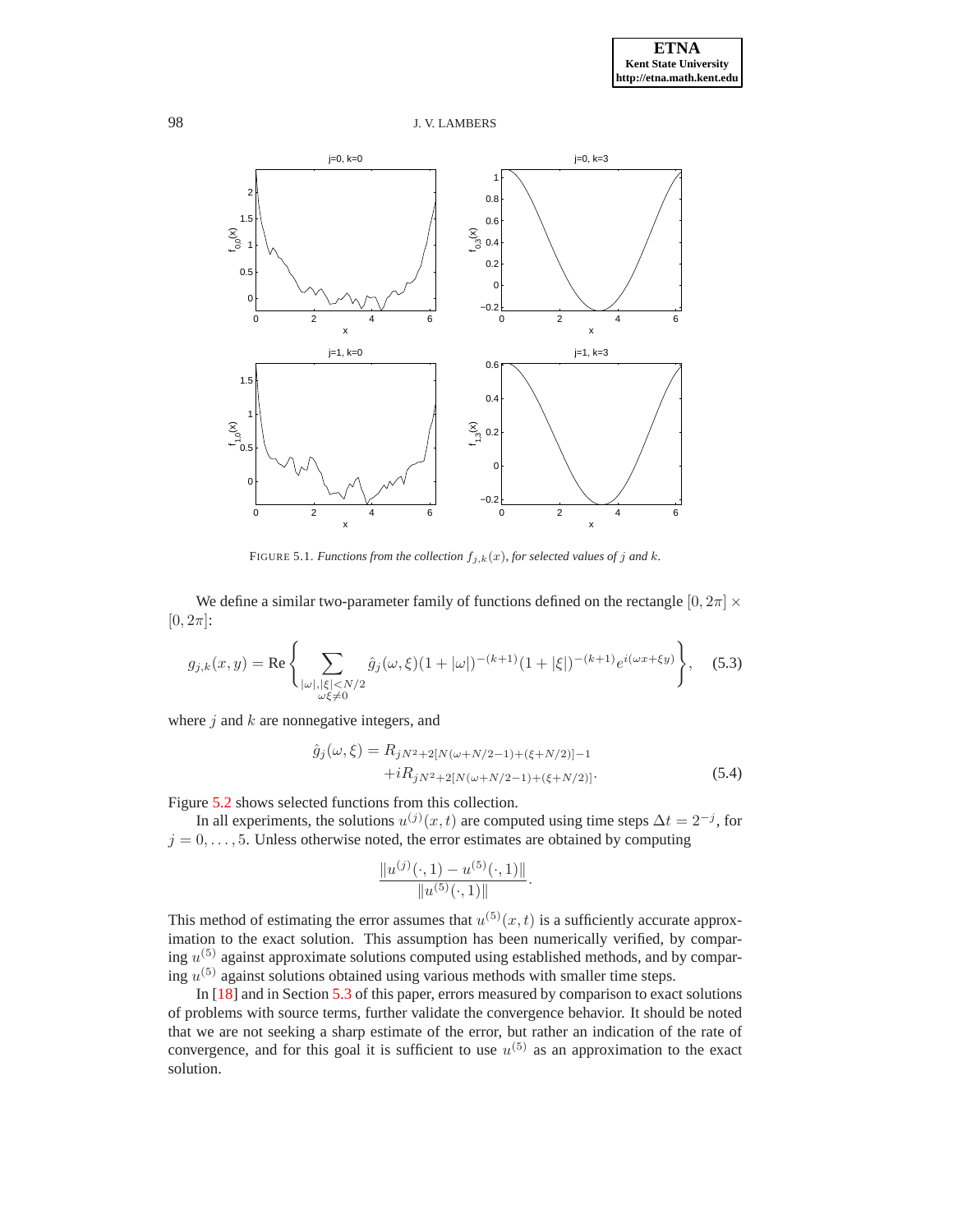

<span id="page-13-0"></span>FIGURE 5.2. *Functions from the collection*  $g_{j,k}(x, y)$ *, for selected values of*  $j$  *and*  $k$ *.* 

**5.2. Constant leading coefficient.** We now show the accuracy of our approach for higher space dimensions. We solve a variable-coefficient heat equation with randomly generated coefficients as discussed in Section [5.1.](#page-11-1)

First, we solve the parabolic problems

$$
\frac{\partial u}{\partial t}(x,t) - \frac{\partial^2 u}{\partial x^2}(x,t) - E^- f_{1,2}(x)u(x,t) = 0, \qquad x \in (0, 2\pi), \quad t > 0,
$$
  

$$
u(x,0) = E^+ f_{0,3}(x), \qquad 0 < x < 2\pi,
$$
  

$$
u(x,t) = u(x + 2\pi, t), \qquad t > 0,
$$
\n(5.5)

<span id="page-13-2"></span><span id="page-13-1"></span>and

$$
\frac{\partial u}{\partial t}(x, y, t) - \Delta u(x, y, t) - E^{-} g_{3,2}(x, y) u(x, t) = 0, \qquad \begin{aligned} (x, y) &\in (0, 2\pi)^{2}, \\ t &> 0, \end{aligned}
$$
\n
$$
u(x, y, 0) = E^{+} g_{3,3}(x, y), \qquad (x, y) \in (0, 2\pi)^{2}, \qquad (5.6)
$$
\n
$$
u(x, y, t) = u(x + 2\pi, t) = u(x, y + 2\pi, t), \qquad t > 0,
$$

In [\[18\]](#page-22-5), it is shown that the methods for efficiently computing the recursion coefficients generalizes in a straightforward manner to higher spatial dimensions. The results are shown in Figures [5.3](#page-14-0) and [5.4,](#page-16-0) and Tables [5.1](#page-15-1) and [5.2,](#page-17-0) and compared to those obtained using the original KSS method. In the 2-D case, the variable coefficient of the PDE is smoothed to a greater extent than in the 1-D case, because the prescribed decay rate of the Fourier coefficients is imposed in both the  $x$ - and  $y$ -directions. This results in greater accuracy in the 2-D case, which is consistent with the result proved in [\[17\]](#page-22-1) that the local truncation error varies linearly with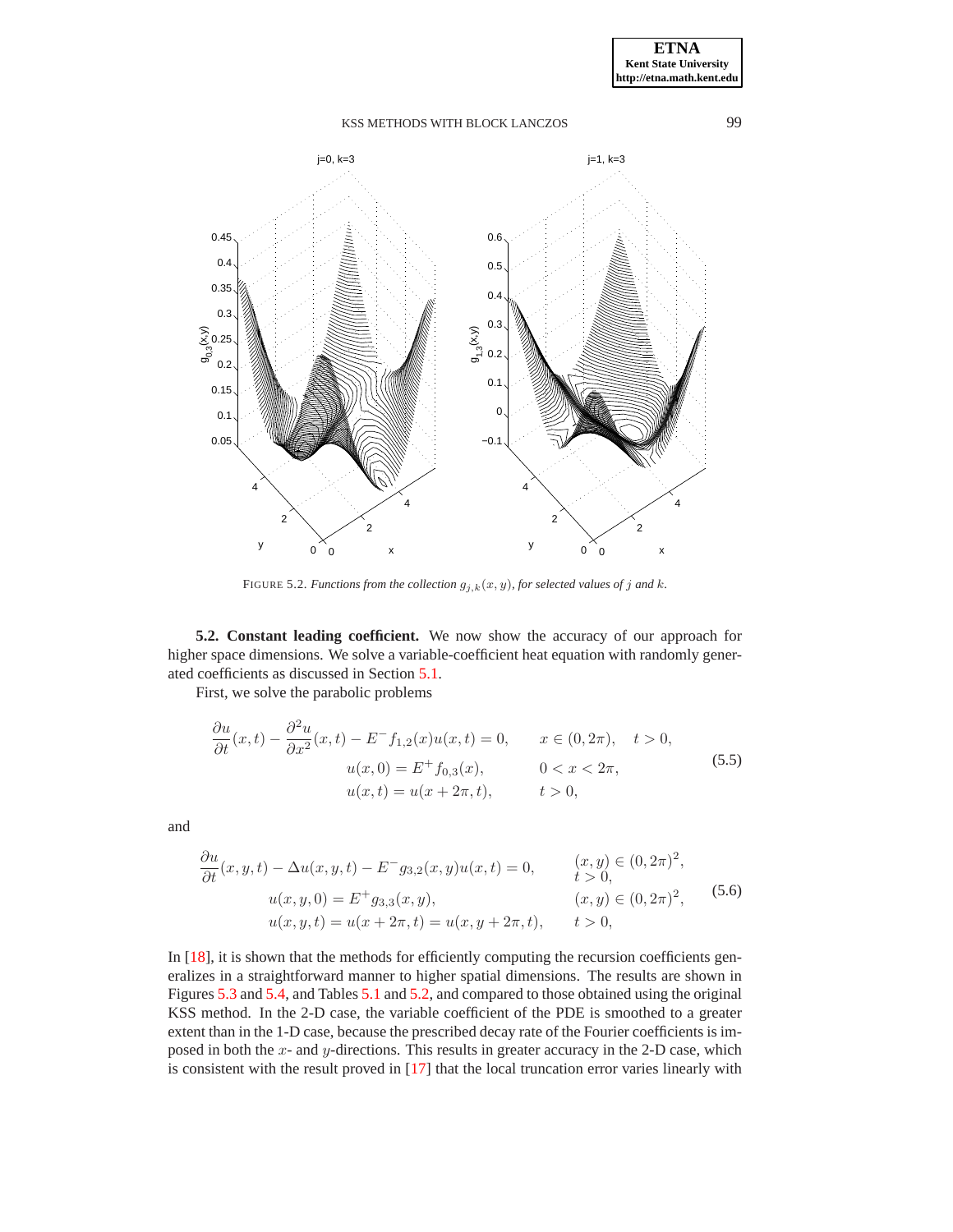

<span id="page-14-0"></span>FIGURE 5.3. *(a) Top plot: estimates of relative error in the approximate solution of*  $(5.5)$  at  $T = 1$ *. Solutions are computed using the original 2-node KSS method (solid curve), and a 2-node block KSS method (dashed curve), both with* N = 128 *grid points. (b) Bottom plot: estimates of relative error in the approximate solution of the same problem, using the same methods, with*  $N = 256$  *grid points. In both cases, the methods use time steps*  $\Delta t = 2^{-j}$ *,*  $j = 0, \ldots, 5.$ 

the variation in the coefficients. We see that significantly greater accuracy, and temporal order of accuracy, is obtained with block KSS methods, in both one and two space dimensions.

In an attempt to understand why the block KSS method is significantly more accurate, we examine the approximate solution operator for the simple case of  $K = 1$ . As shown in [\[13\]](#page-22-3), the original 1-node KSS method is equivalent to the simple splitting

$$
\tilde{S}_N(\Delta t) = e^{-C\Delta t} (I - \Delta t V),\tag{5.7}
$$

where  $L = C + V$  is a splitting of the differential operator L, in which C is obtained by averaging the coefficients of L. On the other hand, the 1-node block KSS method is not equivalent to such a splitting, because every node and weight of the quadrature rule used to compute each Fourier component is influenced by the solution from the previous time step.

Furthermore, an examination of the nodes for both methods reveals that, for the original KSS method, all of the nodes used to compute  $[\hat{\bf u}^{n+1}]_\omega$  tend to be clustered around  $\hat{\bf e}^H_\omega L_N \hat{\bf e}_\omega$ , whereas with the block KSS method half of the nodes are clustered near this value, and the other half are clustered near  $[\mathbf{u}_\omega^n]^{H} L_N \mathbf{u}_\omega^n$ , so the previous solution plays a much greater role in the construction of the quadrature rules. A similar effect was achieved with the original KSS method by using a Gauss-Radau rule in which the prescribed node was an approximation of the smallest eigenvalue of  $L_N$ , and while this significantly improved accuracy for parabolic problems, as shown in [\[17\]](#page-22-1), the solution-dependent approach used by the block method makes more sense, especially if the initial data happens to be oscillatory.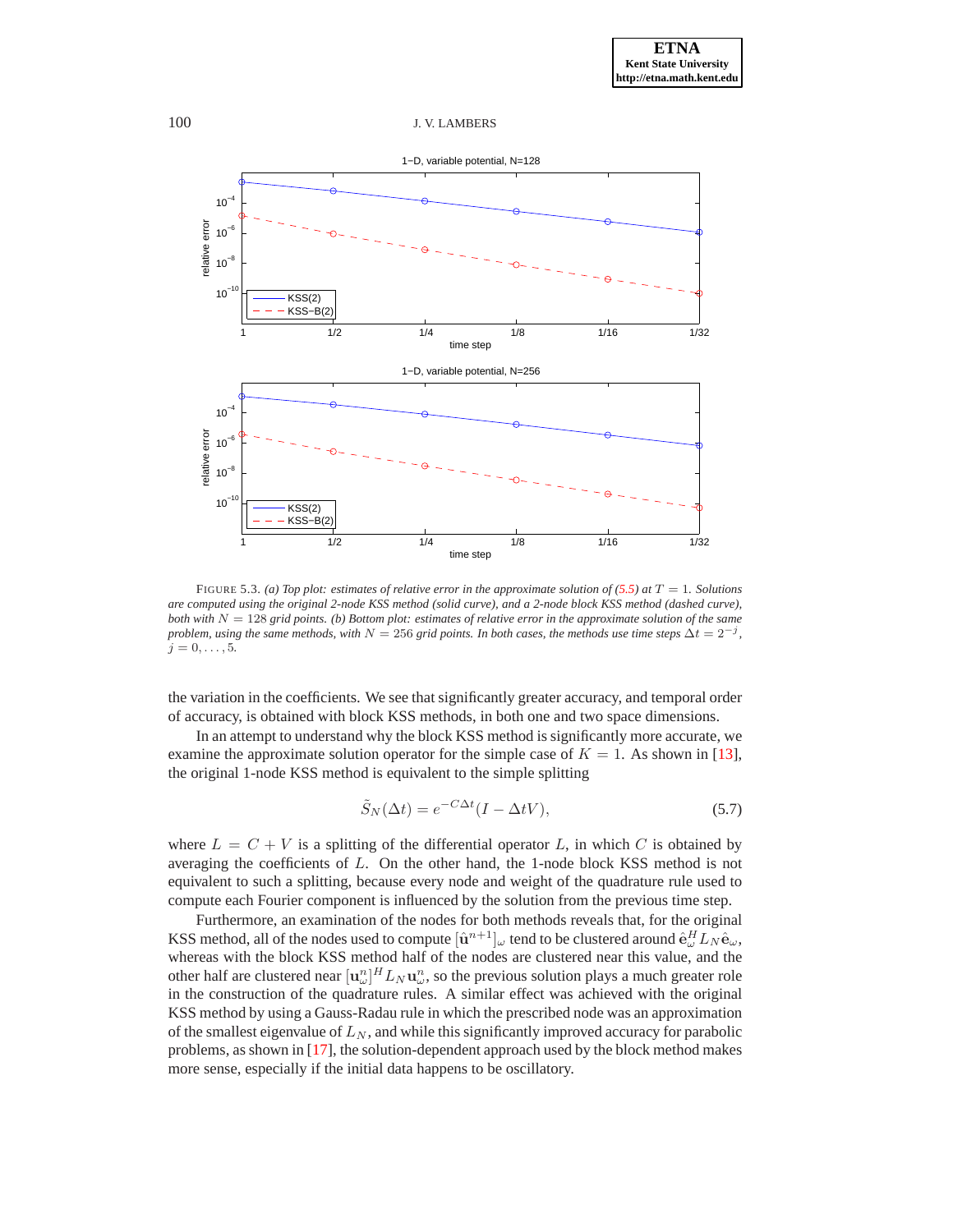#### TABLE 5.1

<span id="page-15-1"></span>*Estimates of relative error and temporal order of convergence in the approximate solution of problem [\(5.5\)](#page-13-1) at* T = 1*, using 2-node original and block Krylov subspace spectral methods. Error is the relative difference, in the 2-norm, between approximate solutions and a solution computed using a smaller time step, since no exact solution is available.* N *denotes the number of grid points and* ∆t *denotes the time step used.*

| Method     | N   | $\Delta t$ | Error      | Order |
|------------|-----|------------|------------|-------|
|            |     | 1          | 0.0025     |       |
|            | 128 | 1/2        | 0.00064    |       |
|            |     | 1/4        | 0.00014    | 2.21  |
|            |     | 1/8        | 2.8e-005   |       |
|            |     | 1/16       | 5.8e-006   |       |
| KSS(2)     |     | 1/32       | 1.2e-006   |       |
|            |     | 1          | 0.0012     |       |
|            |     | 1/2        | 0.00035    |       |
|            | 256 | 1/4        | 8.2e-005   | 2.16  |
|            |     | 1/8        | 1.7e-005   |       |
|            |     | 1/16       | 3.4e-006   |       |
|            |     | 1/32       | 6.8e-007   |       |
|            | 128 | 1          | 1.5e-005   |       |
|            |     | 1/2        | 9.3e-007   |       |
|            |     | 1/4        | 8e-008     | 3.41  |
|            |     | 1/8        | 8.1e-009   |       |
|            |     | 1/16       | $9e-010$   |       |
| $KSS-B(2)$ |     | 1/32       | $1.1e-010$ |       |
|            | 256 | 1          | 3.8e-006   |       |
|            |     | 1/2        | 2.8e-007   |       |
|            |     | 1/4        | $3e-008$   | 3.24  |
|            |     | 1/8        | 3.6e-009   |       |
|            |     | 1/16       | $4.2e-010$ |       |
|            |     | 1/32       | 5.1e-011   |       |

<span id="page-15-0"></span>**5.3. Variable leading coefficient.** We now apply a 2-node block Krylov subspace spectral method to the problem

$$
u_t = (a(x)u_x)_x + F(x,t), \quad x \in (0, 2\pi), \quad t > 0,
$$
\n(5.8)

<span id="page-15-2"></span>where

<span id="page-15-3"></span>
$$
F(x,t) = \sin(x-t) + (a(x)\sin(x-t))_x.
$$
 (5.9)

With periodic boundary conditions and the initial condition

$$
u(x,0) = \cos x,\tag{5.10}
$$

the exact solution is  $cos(x - t)$ . For  $a(x)$ , we use a smooth function  $a_s(x) = E^+ f_{0,3}^0(x)$ , as defined in [\(5.1\)](#page-11-2). In [\[18\]](#page-22-5), it was shown that the original KSS method compared favorably to the standard ODE solvers provided in MATLAB in terms of accuracy and efficiency. We now compare that method to our new block approach.

Table [5.3](#page-19-1) lists the relative errors for various time steps and grid sizes. The errors are obtained by comparing the approximate solution to the known exact solution in the 2-norm. While the temporal order of accuracy and relative errors are comparable, it should be noted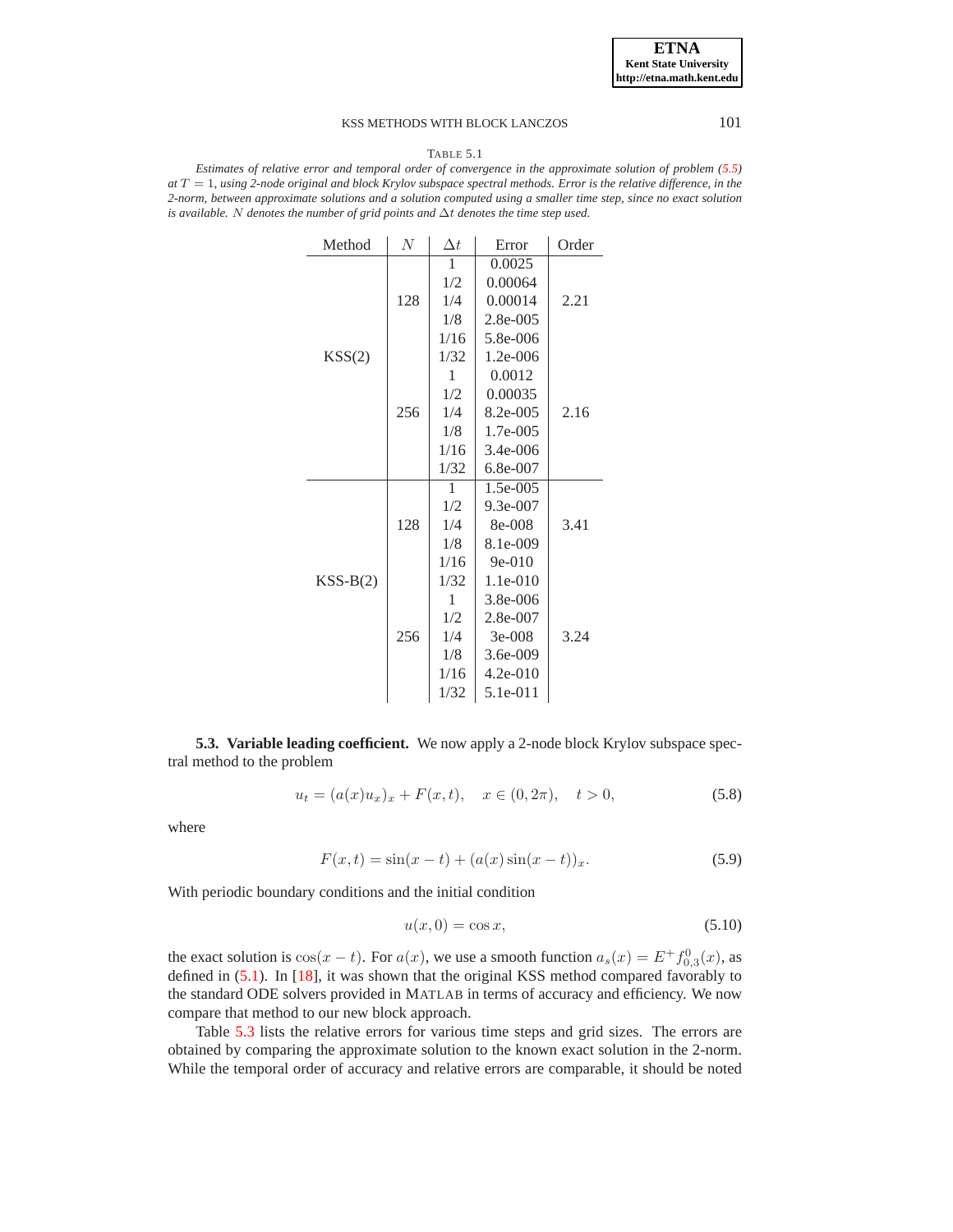

<span id="page-16-0"></span>FIGURE 5.4. *(a) Top plot: estimates of relative error in the approximate solution of*  $(5.6)$  *at*  $T = 1$ *. Solutions are computed using the original 2-node KSS method (solid curve), and a 2-node block KSS method (dashed curve), both with* N = 16 *grid points per dimension. (b) Bottom plot: estimates of relative error in the approximate solution of the same problem, using the same methods, with*  $N = 32$  *grid points per dimension. In both cases, the methods use time steps*  $\Delta t = 2^{-j}$ ,  $j = 0, \ldots, 5$ *.* 

that for the block method, not only are the errors smaller, but at larger time steps they are much less sensitive to the increase in the number of grid points than the original KSS method, which loses some accuracy on the finer grid. The error estimates are also plotted in Figure [5.5.](#page-18-0)

**5.4. Systems of coupled PDE.** In [\[14\]](#page-22-4), KSS methods were generalized to apply to systems of coupled PDE by choosing appropriate basis functions. The same basis functions can readily be employed by the block approach. We therefore apply the original and block 2-node KSS methods to the hyperbolic system

$$
\frac{\partial u}{\partial t} = f_{0,3}^+(x) \frac{\partial v}{\partial x} + f_{1,3}^-(x) v(x, t), \qquad x \in (0, 2\pi), \quad t > 0,\n\frac{\partial v}{\partial t} = f_{2,3}^+(x) \frac{\partial u}{\partial x} + f_{3,3}^-(x) u(x, t), \qquad x \in (0, 2\pi), \quad t > 0,\nu(x, 0) = f_{4,3}^+(x), \qquad x \in (0, 2\pi),\nv(x, 0) = f_{5,3}^+(x), \qquad x \in (0, 2\pi),\nu(x, t) = u(x + 2\pi, t), \qquad t > 0,\nv(x, t) = v(x + 2\pi, t), \qquad t > 0.
$$
\n(5.11)

<span id="page-16-1"></span>Figure [5.6](#page-20-0) and Table [5.4](#page-21-10) report the results of applying the original and block 2-node KSS methods to this problem. We observe that both methods achieve the expected temporal order of convergence, but once again block KSS methods are significantly more accurate.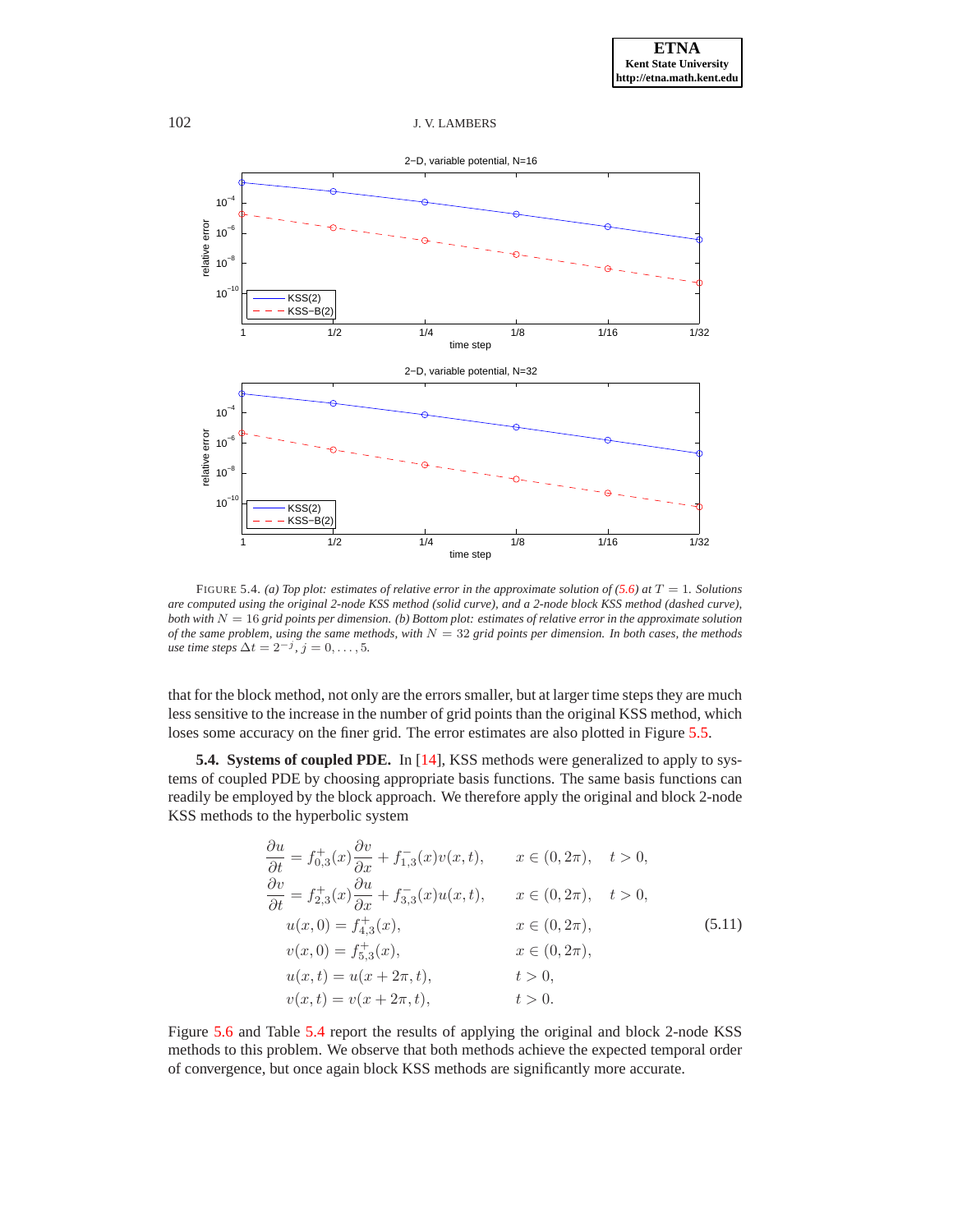#### TABLE 5.2

<span id="page-17-0"></span>*Estimates of relative error and temporal order of convergence in the approximate solution of*  $(5.6)$  *at*  $T = 1$ , *using 2-node original and block Krylov subspace spectral methods. Error is the relative difference, in the 2-norm, between approximate solutions and a solution computed using a smaller time step.* N *denotes the number of grid points per dimension, and* ∆t *denotes the time step used.*

| Method     | N  | $\Delta t$ | Error      | Order |
|------------|----|------------|------------|-------|
|            |    | 1          | 0.0023     |       |
|            |    | 1/2        | 0.00059    |       |
|            | 16 | 1/4        | 0.00011    | 2.52  |
|            |    | 1/8        | 1.8e-005   |       |
|            |    | 1/16       | 2.7e-006   |       |
| KSS(2)     |    | 1/32       | 3.7e-007   |       |
|            |    | 1          | 0.0018     |       |
|            |    | 1/2        | 0.00042    |       |
|            | 32 | 1/4        | 7.5e-005   | 2.63  |
|            |    | 1/8        | 1.1e-005   |       |
|            |    | 1/16       | 1.6e-006   |       |
|            |    | 1/32       | 2.1e-007   |       |
|            |    | 1          | 1.8e-005   |       |
|            |    | 1/2        | $2.3e-006$ |       |
|            | 16 | 1/4        | 3.3e-007   | 3.02  |
|            |    | 1/8        | $4e - 008$ |       |
|            |    | 1/16       | 4.5e-009   |       |
| $KSS-B(2)$ |    | 1/32       | $5.2e-010$ |       |
|            |    | 1          | 4.6e-006   |       |
|            | 32 | 1/2        | 3.6e-007   |       |
|            |    | 1/4        | 3.6e-008   | 3.25  |
|            |    | 1/8        | 4.1e-009   |       |
|            |    | 1/16       | 4.9e-010   |       |
|            |    | 1/32       | 5.9e-011   |       |

Although it is straightforward to apply the block approach to systems of PDE as well as scalar equations, the essential tasks of efficiently implementing the block algorithm, and analyzing its stability for hyperbolic systems, are less straightforward. Furthermore, the spatial discretization of such a system yields a system of ODEs of the form  $u_t = Au$  where A is not necessarily symmetric, and while KSS methods have been successfully applied to such systems (see [\[15\]](#page-22-0)), it is necessary to investigate the limitations of this applicability, as the unsymmetric Lanczos algorithm is much more susceptible to premature breakdown than its symmetric counterpart.

**5.5. The matrix exponential.** We now consider the problem of computing  $w = e^{-A}v$ for a given symmetric positive definite matrix  $A$  and vector  $v$ . One approach, described in  $[12]$ , is to apply the Lanczos algorithm to A with initial vector v to obtain, at the end of the *j*th iteration, an orthogonal matrix  $X_j$  and a tridiagonal matrix  $T_j$  such that  $X_j^T A X_j = T_j$ . Then, we can compute the approximation

$$
\mathbf{w}_j = e^{-A}\mathbf{v} \approx \|\mathbf{v}\|_2 X_j e^{-T_j} \mathbf{e}_1.
$$
 (5.12)

<span id="page-17-1"></span>However, the effectiveness of this approach, for general  $\bf{v}$ , depends on the eigenvalues of  $\bf{A}$ : if the eigenvalues are not clustered, which is the case if  $A$  arises from a stiff system of ODEs,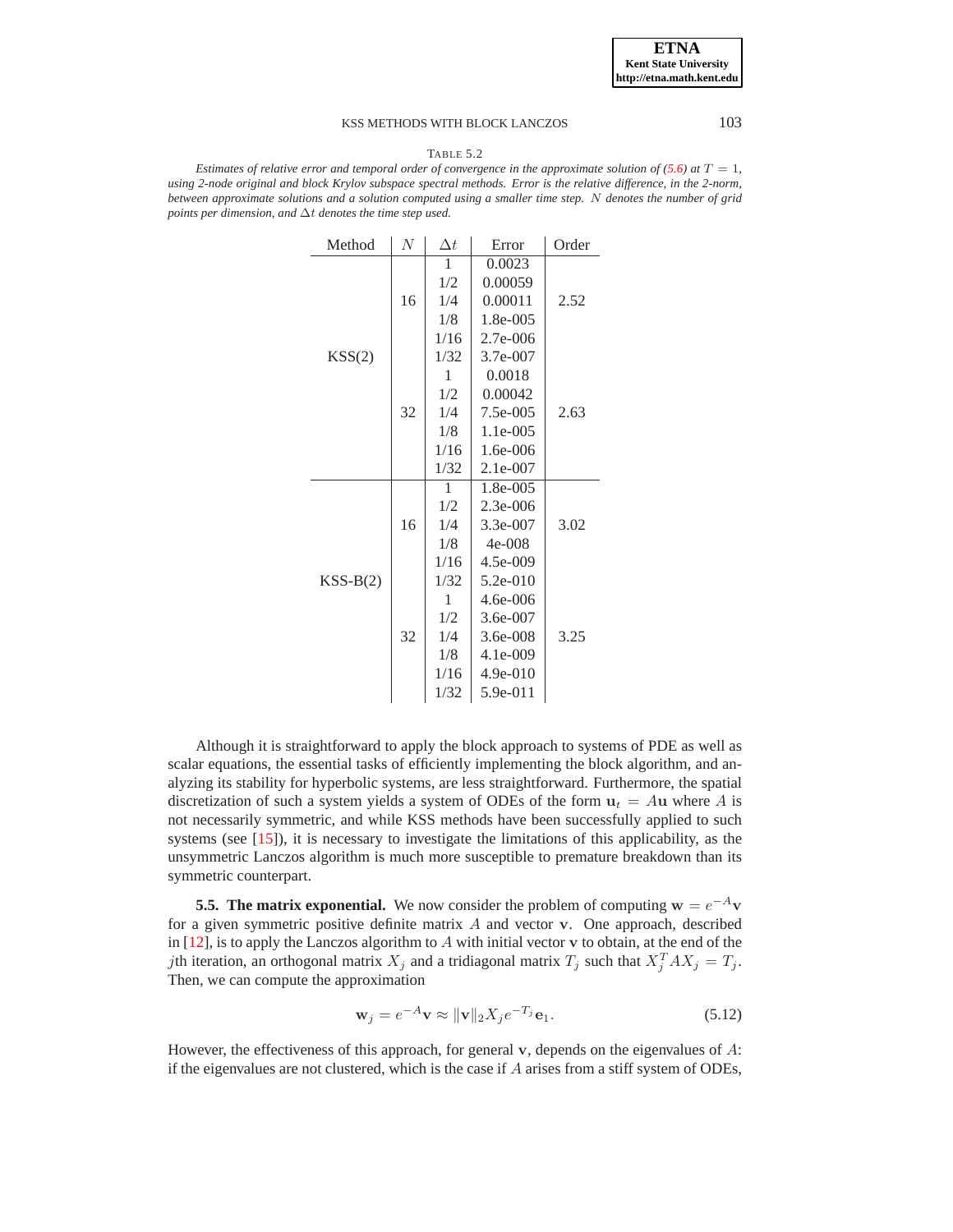

<span id="page-18-0"></span>FIGURE 5.5. *(a) Top plot: estimates of relative error in the approximate solution of [\(5.8\)](#page-15-2), [\(5.10\)](#page-15-3), [\(1.3\)](#page-0-1), at* T = 1*. Solutions are computed using the original 2-node KSS method (solid curve), and a 2-node block KSS method (dashed curve). Both methods use* N = 128 *grid points. (b) Bottom plot: estimates of relative error in the approximate solution of the same problem at*  $T = 1$ *. Solutions are computed using the same methods, with*  $N = 256$  *grid points. In both cases, the methods use time steps*  $\Delta t = 2^{-j}$ ,  $j = 0, \ldots, 5$ *.* 

a good approximation cannot be obtained using a small number of iterations. This can be alleviated using an outer iteration of the form

$$
\mathbf{w}_j^{m+1} \approx e^{-A\Delta t} \mathbf{w}_j^m, \quad m = 0, 1, \dots, \quad \mathbf{w}_j^0 = \mathbf{v}, \tag{5.13}
$$

<span id="page-18-2"></span>for some  $\Delta t \ll 1$ , where the total number of outer iterations M satisfies  $M\Delta t = 1$ . However, this approach is not practical if  $\Delta t$  must be chosen very small.

An alternative is to use the approach employed by KSS methods, computing each component of w using its own approximation to the matrix exponential. Specifically, for the original KSS method, we apply the Lanczos algorithm to A with initial vectors  $e_i$  and  $e_i + \delta v$ , for some small constant  $\delta$ , where  $\mathbf{e}_i$  is the jth standard basis vector. For the block KSS method, we apply the block Lanczos algorithm to A with initial blocks  $R_0 = [\begin{array}{cc} \mathbf{e}_j & \mathbf{v} \end{array}]$ . We then use block Gaussian quadrature as described in Section [3.1.](#page-4-2)

Figure [5.7](#page-22-7) and Table [5.5](#page-23-0) describe the results of applying all three methods in the case where A is a  $N \times N$  symmetric positive definite matrix, with  $N = 64$  and  $N = 128$ . The elements of A are given by

<span id="page-18-1"></span>
$$
a_{ij} = -\rho^{|i-j|} b_{ij},\tag{5.14}
$$

where  $\rho = 0.2$ , the matrix B is defined by  $B = C^T C$ , and the  $c_{ij}$  are random numbers uniformly distributed between  $0$  and  $1$ , so that  $A$  is, with high probability, diagonally dominant. We use time steps  $\Delta t = 2^{-j}$ , for  $j = 1, 2, ..., 6$ , and compare our approximations to the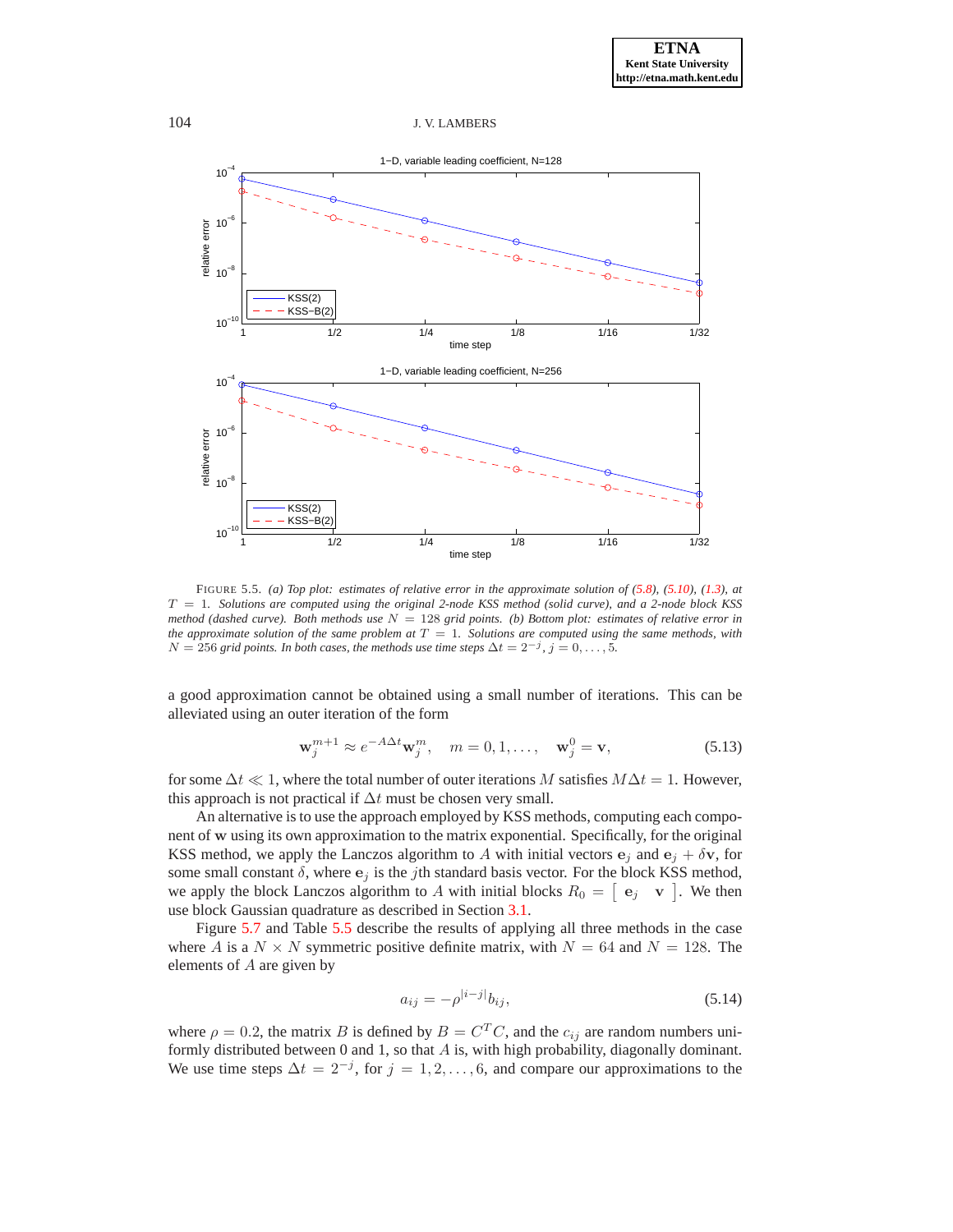#### TABLE 5.3

<span id="page-19-1"></span>*Estimates of relative error and temporal order of convergence in the approximate solution of [\(5.8\)](#page-15-2), [\(5.10\)](#page-15-3), [\(1.3\)](#page-0-1), using 2-node original and block Krylov subspace spectral methods. Error is the relative difference, in the 2-norm, between the exact solution*  $u(x, t) = \cos(x - t)$  *and the computed solution at*  $T = 1$ *. N denotes the number of grid points and* ∆t *denotes the time step used.*

| Method     | N   | $\Delta t$ | Error      | Order |
|------------|-----|------------|------------|-------|
|            | 128 | 1          | 5.8e-005   |       |
|            |     | 1/2        | 8.7e-006   |       |
|            |     | 1/4        | 1.3e-006   | 2.74  |
|            |     | 1/8        | 1.8e-007   |       |
|            |     | 1/16       | 2.7e-008   |       |
| KSS(2)     |     | 1/32       | 4.3e-009   |       |
|            |     | 1          | 8.3e-005   |       |
|            |     | 1/2        | 1.2e-005   |       |
|            | 256 | 1/4        | 1.6e-006   | 2.89  |
|            |     | 1/8        | $2e-007$   |       |
|            |     | 1/16       | 2.7e-008   |       |
|            |     | 1/32       | 3.7e-009   |       |
|            | 128 | 1          | 1.9e-005   |       |
|            |     | 1/2        | 1.6e-006   |       |
|            |     | 1/4        | $2.2e-007$ | 2.7   |
|            |     | 1/8        | 4.1e-008   |       |
|            |     | 1/16       | 7.6e-009   |       |
| $KSS-B(2)$ | 256 | 1/32       | 1.6e-009   |       |
|            |     | 1          | 1.9e-005   |       |
|            |     | 1/2        | 1.5e-006   |       |
|            |     | 1/4        | 2.1e-007   | 2.76  |
|            |     | 1/8        | 3.6e-008   |       |
|            |     | 1/16       | 6.8e-009   |       |
|            |     | 1/32       | 1.4e-009   |       |

vector w obtained by using the MATLAB function expm. We see not only that the block KSS method is significantly more accurate than both the original KSS method and the Lanczos approximation given by [\(5.12\)](#page-17-1), but it achieves the higher order of convergence, and the original KSS method does not even converge at all, in fact diverging for the the larger matrix.

<span id="page-19-0"></span>**6. Discussion.** In this concluding section, we consider various generalizations of the problems and methods considered in this paper.

**6.1. Higher space dimension.** In [\[18\]](#page-22-5), it is demonstrated how to compute the recursion coefficients  $\alpha_i$  and  $\beta_i$  for operators of the form  $Lu = -p\Delta u + q(x, y)u$ , and the expressions are straightforward generalizations of those given in Section [4.3](#page-9-0) for the one-dimensional case. It is therefore reasonable to suggest that, for operators of this form, the consistency and stability results given here for the one-dimensional case generalize to higher dimensions. This will be investigated in the near future.

**6.2. Discontinuous coefficients.** As shown in [\[18\]](#page-22-5), discontinuous coefficients reduce the accuracy of KSS methods, because they introduce significant spatial discretization error into the computation of recursion coefficients. Furthermore, for the stability result reported in this paper, the assumption that the coefficients are bandlimited is crucial. Regardless, this result does not apply to problems in which the coefficients are particularly rough or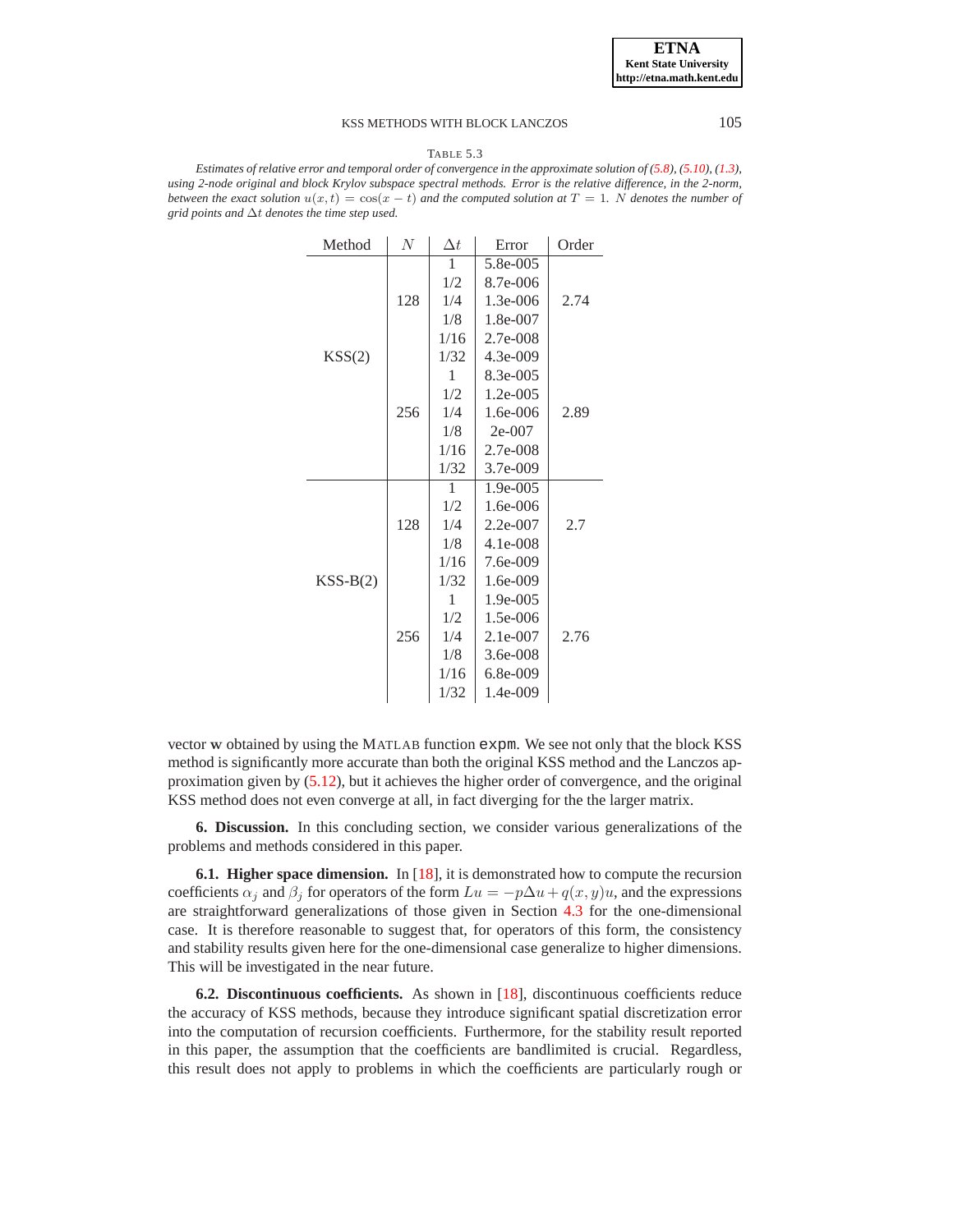

<span id="page-20-0"></span>FIGURE 5.6. *(a) Top plot: estimates of relative error in the approximate solution of*  $(5.11)$  *at*  $T = 1$ *<i>. Solutions are computed using the original 2-node KSS method (solid curve), and a 2-node block KSS method (dashed curve). Both methods use* N = 64 *grid points for each unknown. (b) Bottom plot: estimates of relative error in the approximate solution of the same problem at*  $T = 1$ *. Solutions are computed using the same methods, with*  $N = 128$ *grid points for each unknown. In both cases, the methods use time steps*  $\Delta t = 2^{-j}$ ,  $j = 0, \ldots, 5$ .

discontinuous, because Gibbs' phenomenon prevents their discrete Fourier transforms from being uniformly bounded for all N. Ongoing work, described in [\[16\]](#page-22-8), involves the use of the polar decomposition  $(3.1)$  to alleviate difficulties caused by such coefficients.

**6.3. The wave equation.** In [\[11\]](#page-21-11), KSS methods were applied to the second-order wave equation with Dirichlet boundary conditions, thus demonstrating that they are applicable to "true" IBVP, as opposed to the problems discussed in this paper that include periodic boundary conditions. It was shown that each Fourier component of the solution is computed with  $O(\Delta t^{4K})$  accuracy. The block KSS methods presented in this paper can easily be applied to the wave equation, as only the integrands differ, not the quadrature rules. In [\[13\]](#page-22-3), it was shown that the 1-node KSS method for the wave equation, which is 3rd-order accurate in time, is unconditionally stable when the leading coefficient is constant. Stability analysis for the block KSS methods applied to this problem still remains to be carried out.

**6.4. Summary.** We have proved that for parabolic variable-coefficient PDE, block KSS methods are capable of computing Fourier components of the solution with greater accuracy than the original KSS methods, and they possess similar stability properties. By pairing the solution from the previous time step with each trial function in a block and applying the Lanczos algorithm to them together, we obtain a block Gaussian quadrature rule that is better suited to approximating a bilinear form involving both functions, than the approach of perturbing Krylov subspaces in the direction of the solution. While the latter approach has already shown much promise for the problem of computing the product of a function of a matrix and a vector by employing componentwise approximations, we see that the new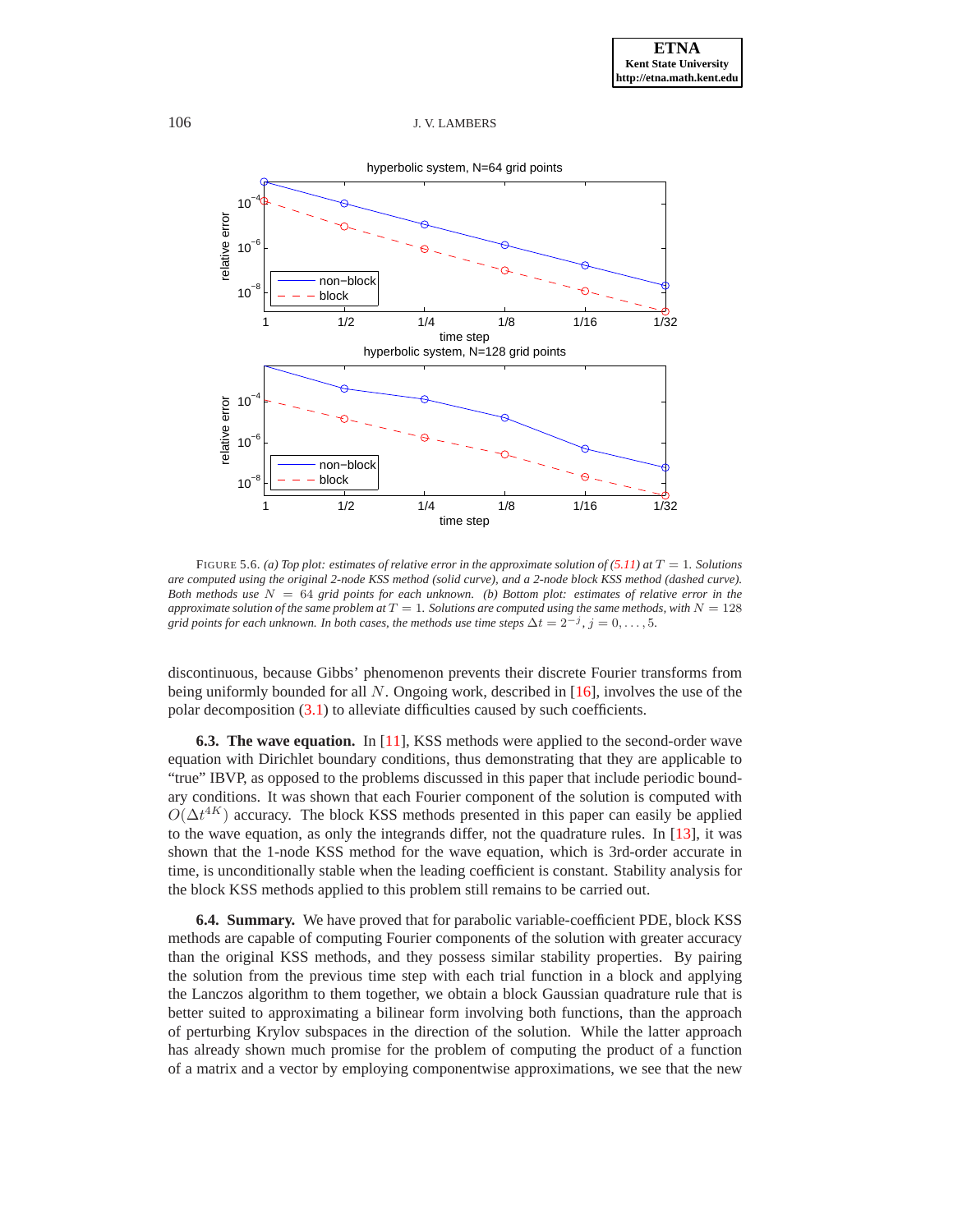**ETNA Kent State University http://etna.math.kent.edu**

## KSS METHODS WITH BLOCK LANCZOS 107

#### TABLE 5.4

<span id="page-21-10"></span>*Estimates of relative error and temporal order of convergence in the approximate solution of problem [\(5.11\)](#page-16-1) at* T = 1*, using 2-node original and block Krylov subspace spectral methods. Error is the relative difference, in the 2-norm, between approximate solutions and a solution computed using a smaller time step, since no exact solution is available.* N *denotes the number of grid points and* ∆t *denotes the time step used.*

| Method     | N   | $\Delta t$ | Error        | Order |
|------------|-----|------------|--------------|-------|
|            | 64  | 1          | 0.00096      |       |
|            |     | 1/2        | 0.0001       |       |
|            |     | 1/4        | $1.2e-005$   | 3.02  |
|            |     | 1/8        | $1.4e - 006$ |       |
|            |     | 1/16       | 1.7e-007     |       |
| KSS(2)     |     | 1/32       | $2.1e-008$   |       |
|            |     | 1          | 0.0057       |       |
|            |     | 1/2        | 0.00043      |       |
|            | 128 | 1/4        | 0.00013      | 3.06  |
|            |     | 1/8        | 1.6e-005     |       |
|            |     | 1/16       | 5e-007       |       |
|            |     | 1/32       | 6e-008       |       |
|            |     | 1          | 0.00013      |       |
|            | 64  | 1/2        | 9.5e-006     |       |
|            |     | 1/4        | 9.2e-007     | 3     |
|            |     | 1/8        | $1e-007$     |       |
| $KSS-B(2)$ |     | 1/16       | 1.2e-008     |       |
|            | 128 | 1/32       | 1.5e-009     |       |
|            |     | 1          | 0.00012      |       |
|            |     | 1/2        | 1.4e-005     |       |
|            |     | 1/4        | 1.7e-006     | 3.01  |
|            |     | 1/8        | 2.7e-007     |       |
|            |     | 1/16       | 2.1e-008     |       |
|            |     | 1/32       | $2.6e-009$   |       |

block approach shows even more promise, and for more general problems of this type.

#### **REFERENCES**

- <span id="page-21-9"></span><span id="page-21-5"></span>[1] K. ATKINSON, An Introduction to Numerical Analysis, 2nd ed., Wiley, 1989.
- [2] S. BASU AND N. K. BOSE, *Matrix Stieltjes series and network models*, SIAM J. Math. Anal., 14 (1983), pp. 209–222.
- <span id="page-21-1"></span>[3] G. DAHLQUIST, S. C. EISENSTAT, AND G. H. GOLUB, *Bounds for the error of linear systems of equations using the theory of moments*, J. Math. Anal. Appl., 37 (1972), pp. 151–166.
- <span id="page-21-3"></span><span id="page-21-2"></span>[4] G. H. GOLUB, *Some modified matrix eigenvalue problems*, SIAM Rev., 15 (1973), pp. 318–334.
- <span id="page-21-0"></span>[5] , *Bounds for matrix moments*, Rocky Mountain J. Math., 4 (1974), pp. 207–211.
- [6] G. H. GOLUB AND G. MEURANT, *Matrices, Moments and Quadrature*, in Proceedings of the 15th Dundee Conference, June-July 1993, D. F. Griffiths and G. A. Watson, eds., Longman Scientific & Technical, 1994.
- <span id="page-21-8"></span><span id="page-21-7"></span>[7]  $\frac{1}{2}$ , Matrices, Moments and Quadrature with Applications, Princeton University Press, in press.
- [8] G. H. GOLUB AND C. F. VAN LOAN, Matrix Computations, 3rd ed., Johns Hopkins University Press, 1996.
- <span id="page-21-6"></span>[9] G. H. GOLUB AND R. UNDERWOOD, *The block Lanczos method for computing eigenvalues*, in Mathematical Software III, J. Rice Ed., 1977, pp 361–377.
- <span id="page-21-11"></span><span id="page-21-4"></span>[10] G. H. GOLUB AND J. WELSCH, *Calculation of Gauss quadrature rules*, Math. Comp., 23 (1969), 221–230.
- [11] P. GUIDOTTI, J. V. LAMBERS, AND K. SØLNA, *Analysis of 1-D wave propagation in inhomogeneous media*, Num. Funct. Anal. Opt., 27 (2006), pp. 25–55.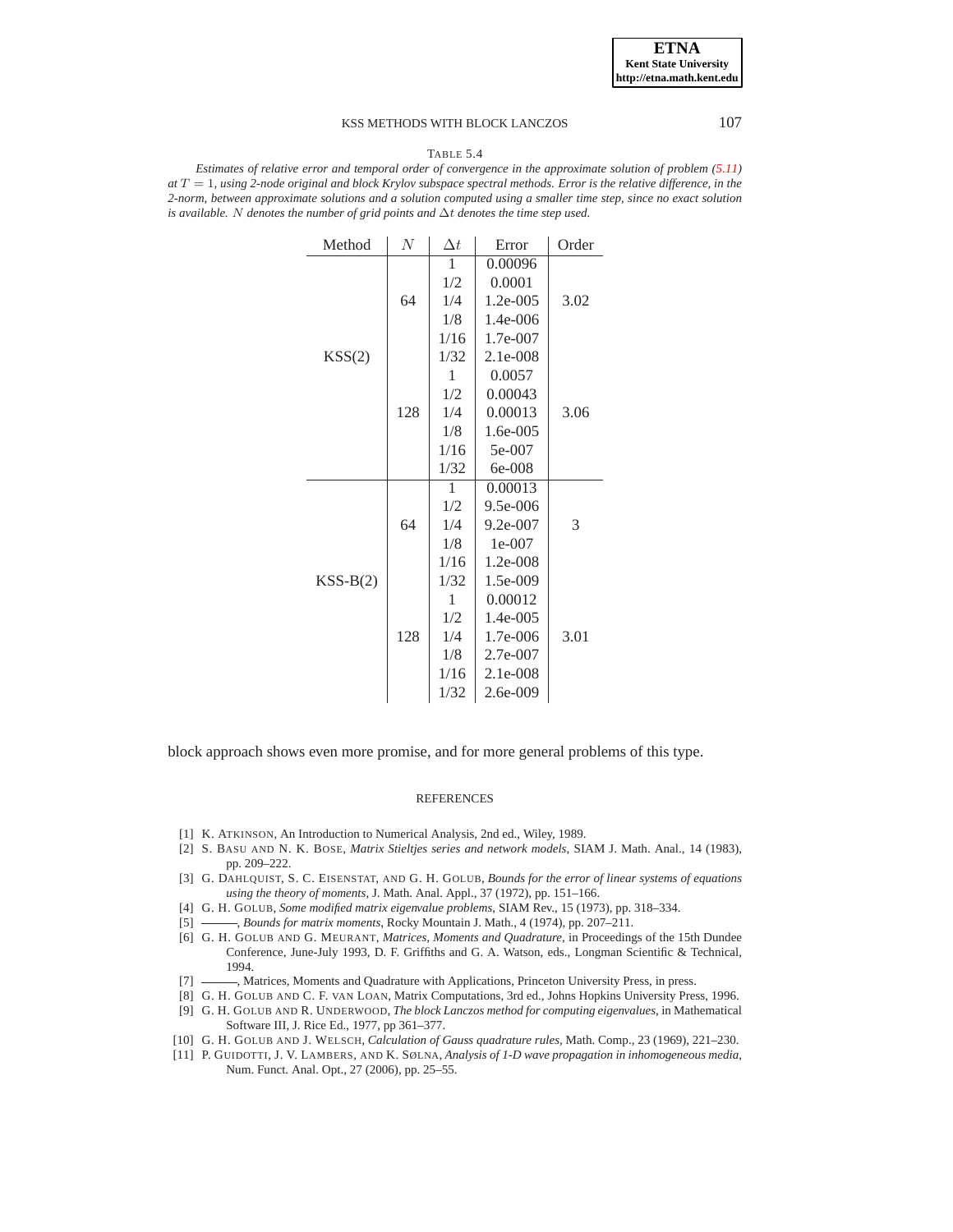

<span id="page-22-7"></span>FIGURE 5.7. *Estimates of relative error in the computation of* w = e−Atv *using original and block 3-node KSS methods, and the Lanczos algorithm as described in* [\(5.12\)](#page-17-1) with  $j = 3$ , where A is an  $N \times N$  *matrix defined in [\(5.14\)](#page-18-1), and* **v** *is a discretization of the function*  $v(x) = 1 + \sin x + \sin 2x$  *on a uniform* N-point grid, for N = 64 *and*  $N = 128$ *. The vector* w *is computed using the outer iteration* [\(5.13\)](#page-18-2)*, with*  $\Delta t = 2^{-j}$ *, for*  $j = 1, 1, ..., 6$ *.* 

- <span id="page-22-2"></span>[12] M. HOCHBRUCK AND C. LUBICH, *On Krylov subspace approximations to the matrix exponential operator*, SIAM J. Numer. Anal., 34 (1996), pp. 1911–1925.
- <span id="page-22-3"></span>[13] J. V. LAMBERS, *Derivation of high-order spectral methods for time-dependent PDE using modified moments*, Electron. Trans. Numer. Anal., 28 (2008), pp. 114–135,
	- <http://etna.math.kent.edu/vol.28.2007-2008/pp114-135.dir/>.
- <span id="page-22-4"></span>[14] - *Implicitly defined high-order operator splittings for parabolic and hyperbolic variable-coefficient PDE using modified moments*, Int. J. Computational Sci., 2 (2008), pp. 376–401.
- <span id="page-22-0"></span>[15] , *Krylov Subspace Methods for Variable-Coefficient Initial-Boundary Value Problems*, Ph.D. Thesis, Stanford University, SCCM Program, 2003.
	- Available at [http://sccm.stanford.edu/pub/sccm/theses/James\\_Lambers.pdf](http://sccm.stanford.edu/pub/sccm/theses/James_Lambers.pdf).
- <span id="page-22-8"></span>[16] - *Krylov subspace spectral methods for the time-dependent Schrödinger equation with non-smooth potentials*, submitted.
- <span id="page-22-1"></span>[17] , *Krylov subspace spectral methods for variable-coefficient initial-boundary value problems*, Electron. Trans. Numer. Anal., 20 (2005), pp. 212–234,

<http://etna.math.kent.edu/vol.20.2005/pp212-234.dir/>.

- <span id="page-22-5"></span>[18] , *Practical implementation of Krylov subspace spectral methods*, J. Sci. Comput., 32 (2007), pp. 449– 476.
- <span id="page-22-6"></span>[19] J. STOER AND R. BURLISCH, Introduction to Numerical Analysis, 2nd ed., Springer Verlag, 1983.